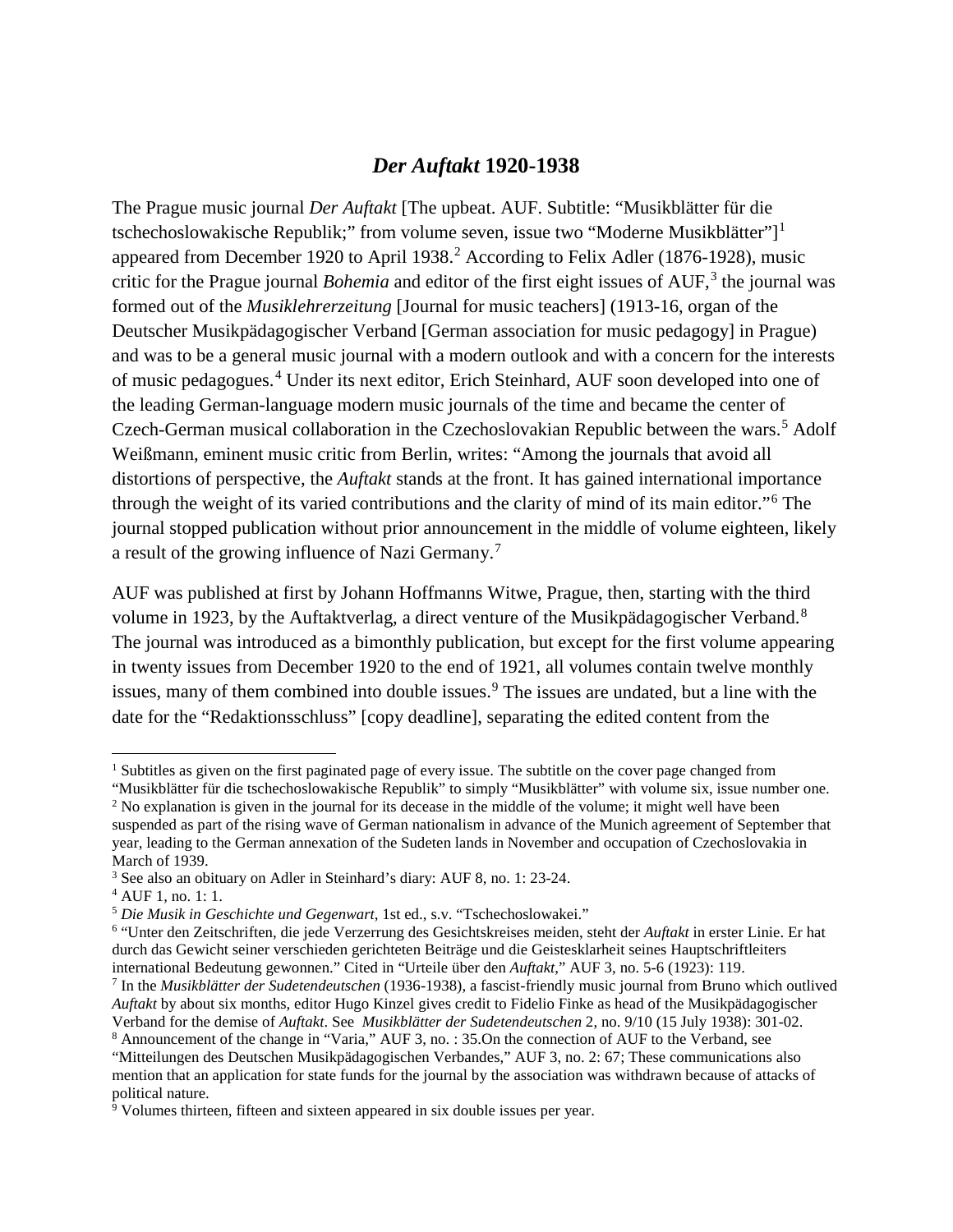following advertisements, sometimes gives the publishing date. The cover design by Fritz Ehlotzky, featuring a stylized silhouette of a man playing an aulos-like double wind instrument, was a product of a design competition;<sup>[10](#page-1-0)</sup> it appears with the first issue of volume two and from then on graces all issues of the otherwise unadorned run.

AUF remained the official organ of the Musikpädagogischer Verband in Prague throughout its run, and the first volumes regularly contain "Verbandsnachrichten" or "Mitteilungen" [both communications from the association]. With the initiation of the International Society for Contemporary Music in London in 1922 (ISCM, in German Internationale Gesellschaft für Neue Musik, IGNM),  $^{11}$  $^{11}$  $^{11}$  AUF also became the organ of its German section in Czechoslovakia, and AUF editor Steinhard shared a vote with Karel Boleslav Jirák (professor of composition at the Czech conservatory) as representatives of their bilingual country. The Czech-language Prague modern music journal *Listy Hudební Matice* (1921-39 and 1946-48, from 1927 *Tempo*) was the organ for the Czech section.<sup>[12](#page-1-2)</sup>

## **Editors**

Erich Steinhard (1886 to ca. 1944) took over as editor of AUF from Felix Adler with double issue nine/ten of volume one and remained in this position for the remainder of the run. A student first of Víteslav Novák (theory) in Prague, then of Hermann Kretzschmar and Max Friedlaender (musicology) in Berlin, Steinhard served as librarian at the German University in Prague and taught music history and aesthetics at the Deutsche Akademie für Musik und darstellendes Spiel in Prague [German academy for music and acting]. In 1928, the Berlin radio station invited him to give lectures on modern music.<sup>[13](#page-1-3)</sup> From 1929, he also served as music critic for the *Prager Tageblatt*. [14](#page-1-4) After the takeover of Prague by German fascists, Steinhard was one of the thousands of victims to be deported in October and November of 1941; a deportation list indicates that he was taken to the ghetto in Lodz, Poland on October 26, 1941. He is believed to have died there in 1944.

<span id="page-1-0"></span> <sup>10</sup> See "*Auftakt*-Preisausschreiben" and "*Auftakt*-Ausstellung" in AUF 1, no. 19-20: 327 and "Varia," AUF 2, no. 1: 25.

<span id="page-1-1"></span><sup>11</sup> AUF 2, no. 8-9: 214.

<span id="page-1-2"></span><sup>&</sup>lt;sup>12</sup> See Steinhard, "In eigener Sache," AUF 3, no. 2: 56-57 as well as the report of the conference of the ISCM in London 1923, in AUF 3, no. 2: 65. On Steinhard's election as representative, see also Steinhard, "Das Schlusswort," AUF 3, no. 4: 109. Countering apparent doubts about the impartiality of AUF in a powerful Viennese daily paper, Steinhard opens a review of the Prague International Music Festival thus: "The devil may have me if this supposed party-journal doesn't find the strength to an independent judgment, my dear *Neue freie Presse*…!" [AUF 5, no. 7: 217]. The Deutscher Literarisch-künstlerischer Verein [German society for literature and art] took over the German section in 1925; see "Varia," AUF 5, no. 9: 280.

<span id="page-1-3"></span><sup>13</sup> "Der Querschnitt," AUF 8, no. 11-12: 298.

<span id="page-1-4"></span><sup>&</sup>lt;sup>14</sup> Baker's Biographical Dictionary of Musicians, 5<sup>th</sup> ed., s.v. "Steinhard, Erich."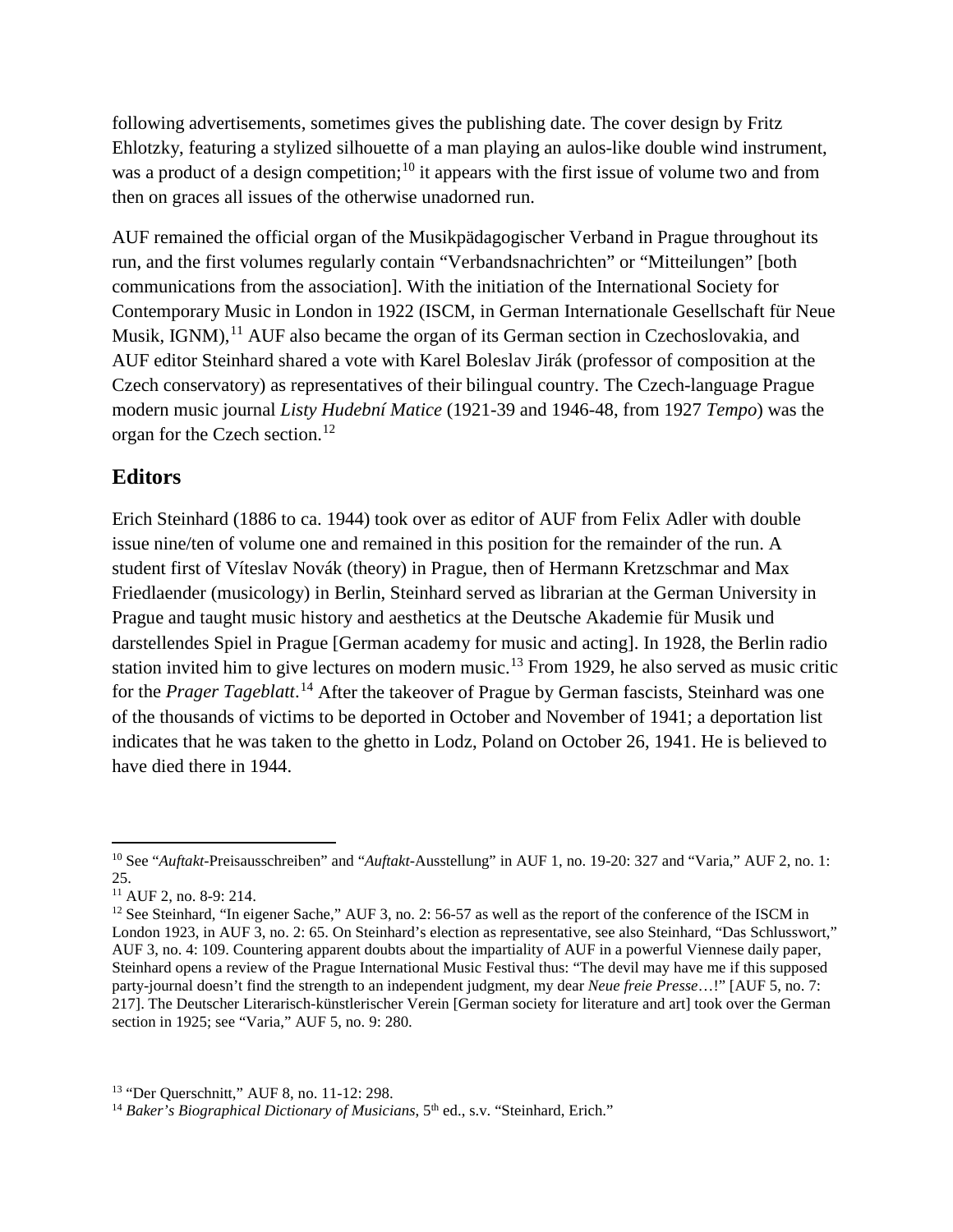Steinhard introduces himself in the first issue under his leadership with an essay on Gustav Mahler's relationship to Prague. Rather than writing statements on the direction of music and the journal for the first issues of every volume, Steinhard seems to have preferred to open those issues with essays by renowned writers such as Adolf Weißmann, Alfred Einstein and Egon Wellesz. Steinhard's essay on the limits of modern music appears after the opening article to volume five by Hermann Reich. A few lines at the beginning of volume six merely state that the style of the journal should be known by now, and that distribution of the journal has expanded to the United States, Japan, Canada, Brazil and Guatemala. In a short introduction to volume nine, he writes: "We will continue to shape the material in the spirit that has been recognized for years as the most fruitful: to view music from the perspective of the present, to analyze the current, to foster and love the young, and to recognize, evaluate and appreciate the past, in so far as it comes into relation with our times."[15](#page-2-0) A list of important essays from the first ten volumes appears instead of an introduction to volume eleven.

The choice of topics for essays and special issues (see below) suggests that Steinhard was continuously searching for recent and current influences on the development of musical life. An essay on Paul Hindemith by Josef Löwenbach contains a note that Steinhard was one of the first to point to the young Frankfurt composer.<sup>[16](#page-2-1)</sup> Volume four features a series of essays by Alfred Einstein, characterizing new music as being in reaction to the Romantic, and therefore antisubjective, anti-virtuostic and intentionally factual and non-human. The same volume contains the first of two special issues dedicated to Stravinsky. An essay on primitive and modern music by Erwin Felber the following year points to Ferruccio Busoni's efforts for a new classicism, echoed later in an article by Stuckenschmidt on the "Neue Sachlichkeit" [New objectivity].<sup>[17](#page-2-2)</sup> Volume six then explores the influences of mechanization and jazz with special issues.<sup>[18](#page-2-3)</sup>

As representative for the ISCM, Steinhard contributes the reviews for most of its annual international music festivals, usually characterizing almost every piece performed with one or two succinct sentences. It might be to his credit that the festival of the ISCM came to Prague three times, in [19](#page-2-4)24, 1934 and 1935.<sup>19</sup> Steinhard writes a number of other performance reviews away from Prague, most notably on the premiere of Alban Berg's *Wozzeck* at the Berlin State Opera in 1926; he also reviews the much-protested performance of the work at the Czech National Theater later the same year.

An imprint line, appearing on the bottom of every last cover page from issue one of volume six until the end of AUF's run, names composer Theodor Veidl (1885 to 1946) as the editor responsible for the journal's content. Veidl attended Prague's Charles University for German

<span id="page-2-0"></span> <sup>15</sup> Steinhard, "1929," in AUF 9, no. 1: 1.

<span id="page-2-1"></span><sup>16</sup> AUF 2, no. 11: 283.

<span id="page-2-2"></span><sup>17</sup> AUF 8, no. 1: 3-6.

<span id="page-2-3"></span><sup>18</sup> AUF 6, no. 8 and 10.

<span id="page-2-4"></span><sup>&</sup>lt;sup>19</sup> The festival in 1935 had been planned to take place in Karlsbad, but was moved at the last moment. See H. W., "Zur Vorgeschichte des 14. Internationalen Musikfestes in Prag," in AUF 15, no. 9-10: 152-55.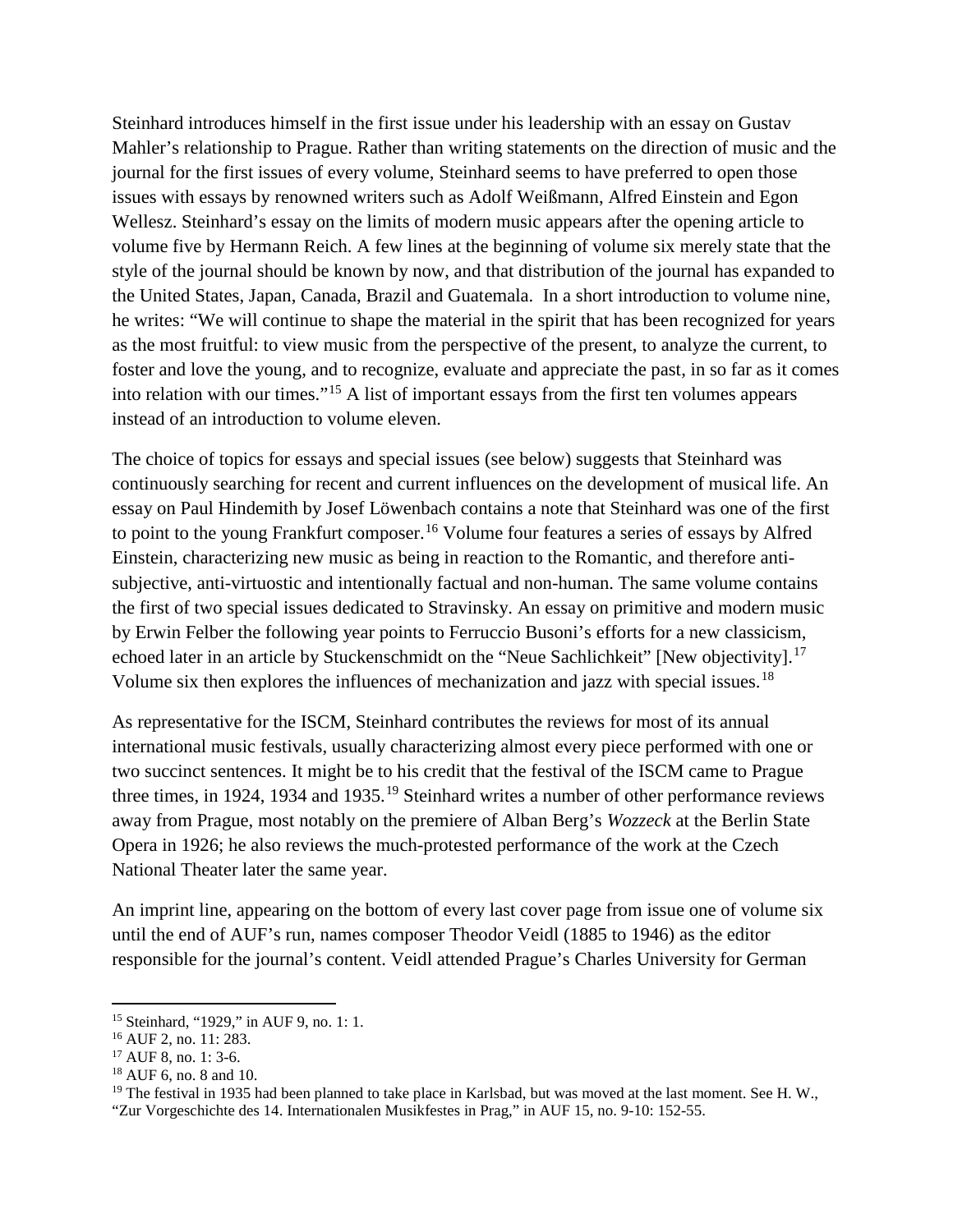studies and musicology (with Rietsch) while also studying music theory at the conservatory. After stints as a vocal coach and conductor in Vienna and Steyr and shortly following Keußler as conductor of the Prague Singverein, he became lecturer for music theory at the German academy and the German University in Prague.[20](#page-3-0) His operas *Kranwit* and *Die Kleinstädter* had their premieres in Prague in 1929<sup>[21](#page-3-1)</sup> and 1935,<sup>[22](#page-3-2)</sup> respectively, and Paul Nettl writes a portrait of Veidl for AUF in 1925. During the Nazi occupation, Veidl was interned in Theresienstadt and died there in 1946. Veidls first signed contribution to the journal is the opening essay to the special issue on the comical and humor in music in volume two. Other articles include several under the header music pedagogy as well as portraits of the composers Egon Kornauth, Heinrich Rietsch, Arthur Willner and Viktor Ullmann. There are no contributions signed by him after volume twelve in 1932.

Other editors mentioned in the journal are August Ströbel,  $^{23}$  $^{23}$  $^{23}$  Viktor Brechler-Troskowitz,  $^{24}$  $^{24}$  $^{24}$  and a Dr. W. Michalitschke,<sup>[25](#page-3-5)</sup> possibly identical with the contributor Anton Maria Michalitschke.

#### **Layout**

The layout of the journal is very consistent. Every issue contains several essays, some of them irregularly under the header "Musikpädagogik" or "Musikerziehung" [music education], followed by foreign correspondence and overviews of musical life in Prague, then by lists and reviews of new books and printed music. As early as the end of the first volume, the section "Verbandsnachrichten", with communications from the Musikpädagogischer Verein, is replaced by a miscellaneous section (first titled "Varia"; from volume eight on "Der Querschnitt" [the crosscut]). Advertisements are for the most part placed on the verso side of the title page and the two back pages of the cover pages, but can also begin at the end of the paginated editorial section.

#### **Essays**

Steinhard was able to attract significant personalities to contribute to AUF. For volume two and three, Egon Wellesz writes from Vienna about Schönberg, Stravinsky, Ravel, Arthur Bliss, Les Six and on music education in England. Essays by Alfred Einstein from Munich are featured in almost every issue of volume four, on new tendencies against virtuoso display, on the abstract in music, on the non-human and the barbaric in new music, on international and German new music, on conventions, and on Bruckner. Many other international contributors are featured multiple times. Only a selection of names and their contributions can be given here:

<span id="page-3-0"></span> <sup>20</sup> Emil K. Pohl. "Theodor Veidl," in *Musikblätter der Sudetendeutschen* vol.1, no. 9 (15 July 1937): 267-72.

<span id="page-3-1"></span><sup>21</sup> AUF 9, no. 7-8: 185-86.

<span id="page-3-2"></span><sup>22</sup> AUF 15, no. 5-6: 84-85.

<span id="page-3-3"></span><sup>&</sup>lt;sup>23</sup> Announcement of the results from the competition for the cover design, in AUF 1, no. 19-20: 327.

<span id="page-3-4"></span> $24$  In an imprint at the bottom of the last advertising page of volume one (unpaginated).

<span id="page-3-5"></span><sup>&</sup>lt;sup>25</sup> In an imprint at the bottom of the last advertising page of volume three (unpaginated).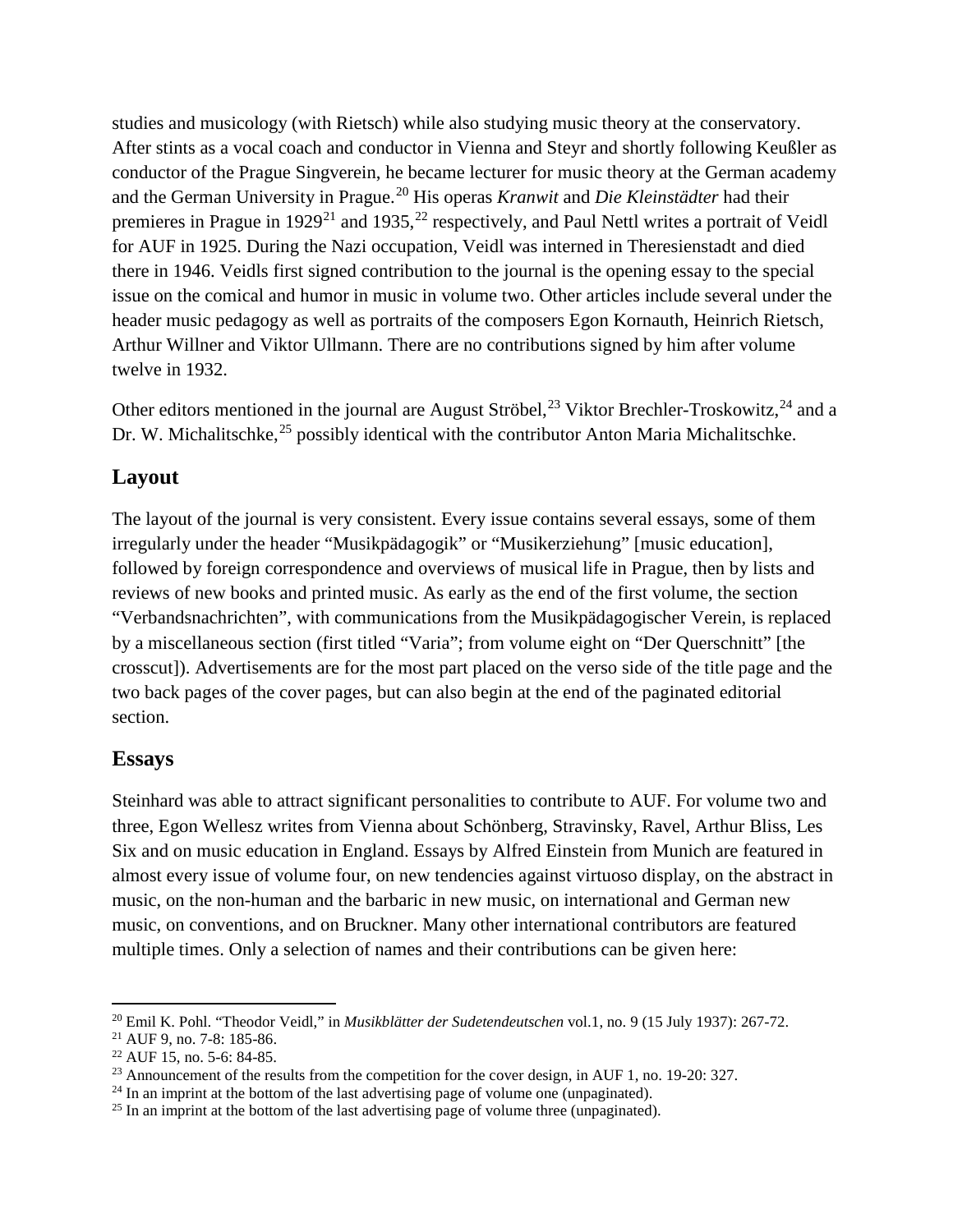(1) from Berlin: Adolf Weißmann (on the state of new music in 1925, on the new principal conductor of the Berlin State Opera, Erich Kleiber, and on Ernst Křenek), *Melos* editor Hans Mersmann (on "musical bolshevism," contemporary musical language and music education), Frank Warschauer (on latest developments in radio and film) and later Hans Heinz Stuckenschmidt (on "Neue Sachlichkeit in der Musik" [new objectivity in music], Erik Satie, and the style of Hindemith);

(2) from other cities in Germany: Beethoven expert Max Unger (Beethoven letters and literature) and music critic Adolf Aber of the *Leipziger neueste Nachrichten* from Leipzig (with summaries and perspectives on new music in Germany), musicologist Georg Kinsky from Cologne (on Beethoven and on classical melodies that have become property of the masses), and Paul Bekker from Frankfurt (on the inner identity of organization and art of opera houses, on the concept of heredity between composers, and on music in modern Greece);

(3) from Vienna: Paul A. Pisk (on the piano works of Max Reger and with a review of Berg's *Wozzeck*), Prague-born musicologist and Bruckner editor Robert Haas (on Bohemian and Moravian music history, Bruckner, Beethoven, and with an obituary on Heinrich Rietsch), Willi Reich (on Alexander Tcherepnin, Brahms, the operas of Richard Strauss, letters from Ferruccio Busoni, and with important articles on the Viennese school of Schönberg, Berg and Webern), Robert Lach (the head of the musicological institute, on Brahms and on music in Islamic countries), Hans F. Redlich (on Ernst Křenek and research on Hugo Wolf) and later Křenek himself (on the state of opera composition, the national in art, and a defense of the use of the intellect in music reception) as well as Paul Stefan, editor of the *Musikblätter des Anbruch* (on Zemlinsky);

(4) from Budapest: Alexander Jemnitz (on Gustav Mahler's time in Budapest) and Ladislaus Pollatsek (on Bartók and Jemnitz); (5) from Russia: Viktor Belaief (on Scriabine and on the development of musical life in the Soviet Union since the revolution) and Mikhail Druskin (on Stravinsky's use of the piano) from Moscow and Boris Asafyev from Leningrad (pseudonym Igor Gleboff, on musical form in Stravinsky's works and on his influence on contemporary music); (6) from Italy: Guido M. Gatti from Turin, and Vittorio Rieti and Alfredo Casella from Rome, on the direction of modern music in Italy and the influences of Schönberg, Stravinsky and French composers; (7) André Coeuroy from Paris, and Theodor Wiesengrund-Adorno after 1934 and thus probably from Oxford, England (on the history of aesthetics in music, Beethoven's late style and on Webern, and with a review of a history of style by Rudolf Schäfke).

The contributions to AUF from within the Czechoslovakian Republic must be considered to be of equal if not greater importance because of the unique position of the journal as a Germanlanguage representation of musical life in this country during this time; a list of German and Czech contributors and their subjects in AUF could possibly serve as a Who is Who of musical life in the republic during the journal's run. In addition to the editors F. Adler, Steinhard and Veidl, German contributors include the Prague critics Ernst Rychnowsky and Heinrich Rietsch,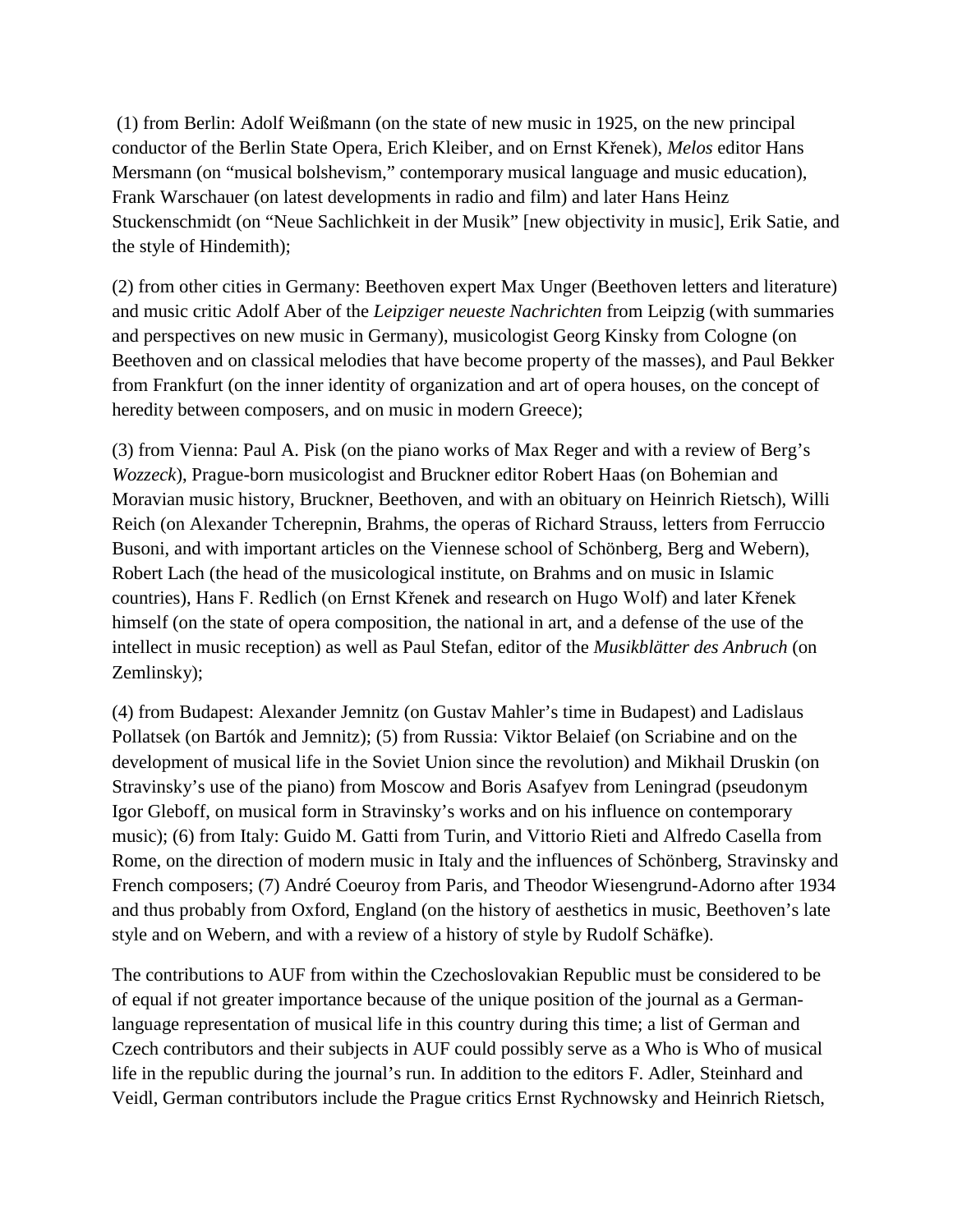Paul Nettl (professor at the German University in Prague), Hugo Wolf (president of the Musikpädagogischer Verband), Jan Branberger (chair of the Mozart-Gemeinde in Prague), and the composers Fidelio F. Finke (a student of Vítěslav Novák, and later director of the Deutsche Akademie für Musik und darstellende Kunst in Prague), Erwin Schulhoff, Max Brod and Viktor Ullmann.

Schulhoff, a brilliant pianist himself, writes about the new piano style and on how to play the quartertone piano by the firm August Förster (built for the works by Alois Hába and his students), as well as on Erich Kleiber. His knowledge and enthusiasm for jazz and popular modern dance forms is reflected in further writings as well as in some of his compositions reviewed in AUF. Another multi-talent, Max Brod, active as composer, translator and writer, contributes essays on Leoš Janáček and Otakar Ostrčil (the conductor of the Czech National Theater in Prague) and a wish for a suitable stage director and building for the stage works of Berlioz. Viktor Ullmann had studied with Arnold Schönberg before moving to Prague in 1919; his contributions include essays on the saxophone and on the relationship of music and the state. Prominently missing in this lineup of contributors are the local composers Hans Krása and Felix Petyrek, whose works are regularly reviewed in the journal. Krása, a student of Zemlinsky and later his conducting assistant, is characterized in an essay by Emile Vuillermoz. Brno-born Petyrek, who worked in Berlin, Athens and Stuttgart during the run of the journal, only contributes an essay on folk music on the Yugoslav island of Krk, an autobiographical note and an introduction to his passacaglia and fugue. The

On the Czech side, the most frequent contributor of essays is the composer Alois Hába. A student first of Novák in Prague, then of Richard Stöhr and Franz Schreker in Vienna, Hába had been inspired by Willy von Möllendorf's lectures on quarter tone music. When Hába returned to Prague in 1923, he immediately received much attention for his exploration of micro interval composition. He started teaching his method at the Prague conservatory, where his students included his own brother Karel Hába and Karl Reiner. Hába explains his compositional method and the current state of quartertone instruments in several essays for AUF. His method is further elucidated in a review of his string quartet op. 7 by Fidelio Finke. Hába's commitment to the Anthroposophical movement is mentioned many times, and his speech on music history as a spiritual science at the Goetheanum in Dornach, Switzerland is printed in several installments. Contributors also include Boleslav Vomáčka (the editor of *Listy Hudební matice*, with an obituary on Suk), Václav Štěpán (on Ladislaus Vycpálek's style), Emil František Burian (on his ", voice band" compositional technique and group), and Ludvík Kundera (on Janáček's style). Prominent Czech composers active at the time who did not contribute to AUF but are treated regularly in the journal include the older masters Josef Suk and Josef Bohuslav Foerster, the latematuring Leoš Janáček, conservatory professors of composition Novák, Křička and Jirák, the French-trained Bohuslav Martinů, and, from the younger generation, Karel Hába, Miroslav Ponc and Pavel Bořkovec. Most of the originally Czech articles appear translated into German by polyglot Viktor Joss, who also translates from French, Spanish and English).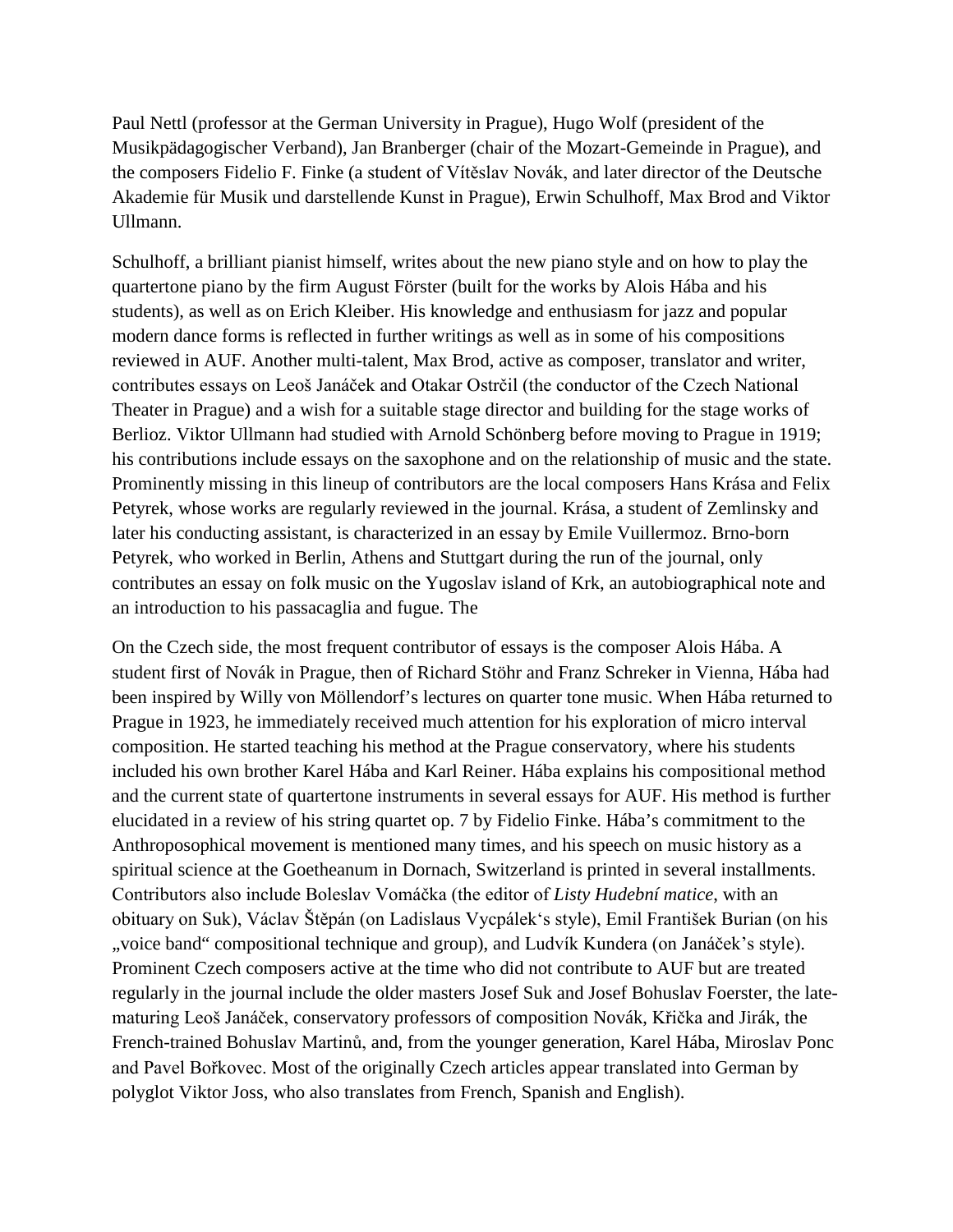AUF published 42 special issues, in which all essays (but usually not the reviews) are dedicated to one subject. An overview of the issue titles and their essays may serve as further reflection of the content and development of the journal. Notable are (1) the four issues dedicated to music history in Bohemia, (2) the focus on fringe subjects and their possible influence on the development of music, such as oriental music, dance, the trivial, music and the machine, jazz, radio, sound film (the talkies) and film music, (3) the choice of musical personalities: Zemlinsky, Beethoven (twice), Reger, Schubert, Stravinsky (twice), Gerhard von Keußler, Offenbach and Bruckner, and (4) the choice of cities/countries: Munich, Italy, Russia/the Soviet Union, for treatment in special issues. The carnival supplement *Der Drauftakt*, appearing as most of volume two, issue two, is a welcome satire by the journal, poking fun at its own profession and the music business in general, complete with fake lists of contributors, essays, reviews and advertisements. The review by André Coeuroy on works by Jacques Ibert and Arthur Hoerée in the same issue is sincere, however, and not part of the supplement. A list of the special issues follows:

**Alexander Zemlinsky-Heft** (vol. 1, no. 14-15) [Zemlinsky, probably the most prominent German musician in Prague during the first years of AUF, was active as conductor at the Neues Deutsches Theater and teacher of composition and conducting at the Deutsche Akademie until 1927. The issue includes essays by Franz Werfel, Heinrich Jalowetz, Georg Klaren, Steinhard, Rudolf Stephan Hoffmann, Robert Konta, Fidelio Finke, Hugo Fleischmann, Louis Laber, Max Klein, Paul Stefan, Arnold Schönberg, Erich Wolfgang Korngold and Franz Schreker].

**Orient-Heft** [Orient issue] (vol. 1, no. 19-20) [Editorial by Steinhard, Robert Lach on music in Islamic countries, Theodor Hopfner on music in ancient Egypt, J. Pollak on music in the bible, Franz X. Steinmetzer on music in pre-Christian Babylon, Otto Stein on music in ancient and modern India, Egon Wellesz on the Oriental in music since about 1700].

**Komik und Humor** [The comical and humor] (vol. 2, no. 3) [Veidl on the comical and humor in music, Paul Nettl on the first comic opera in Prague (in 1679), Steinhard with a history of musical comedy, Richard Specht on the grotesque in new music – and a defense by Steinhard, Zdeněk Nejedlý on comical characters in the operas of Smetana].

**Der Tanz** [Dance] (vol. 2, no. 10) [General article by Oscar Bie, Georg Klaren on the pantomime, Max Brod on shimmy and foxtrot, and reviews of printed dance music].

**Italienische Musik** [Italian music] (vol. 2, no. 12) [Fleischmann on young Italian composers, Franz Werfel on operatic singing, Oscar Bie on coloratura, Alfred Einstein on Italian castratos, Edward Dent on Domenico Scarlatti, Heinrich Rietsch with a review of Puccini's *Gianni Schicchi*, Wenzel Brtník with travel impressions from Italy].

**Neue Musik** [New music] (vol. 3, no. 1) [Overview by Adolf Weißmann, Steinhard on Hindemith and Fidelio Finke, Wellesz on Arthur Bliss and on Les Six, Max Brod on Janáček, Ladislav Vycpálek on his own cantata *Von den letzten Dingen des Menschen*, Hilda Schulhof on Hindemith's cycle *Die junge Magd*, Robert Konta on Hindemith's string quartett op. 22, Max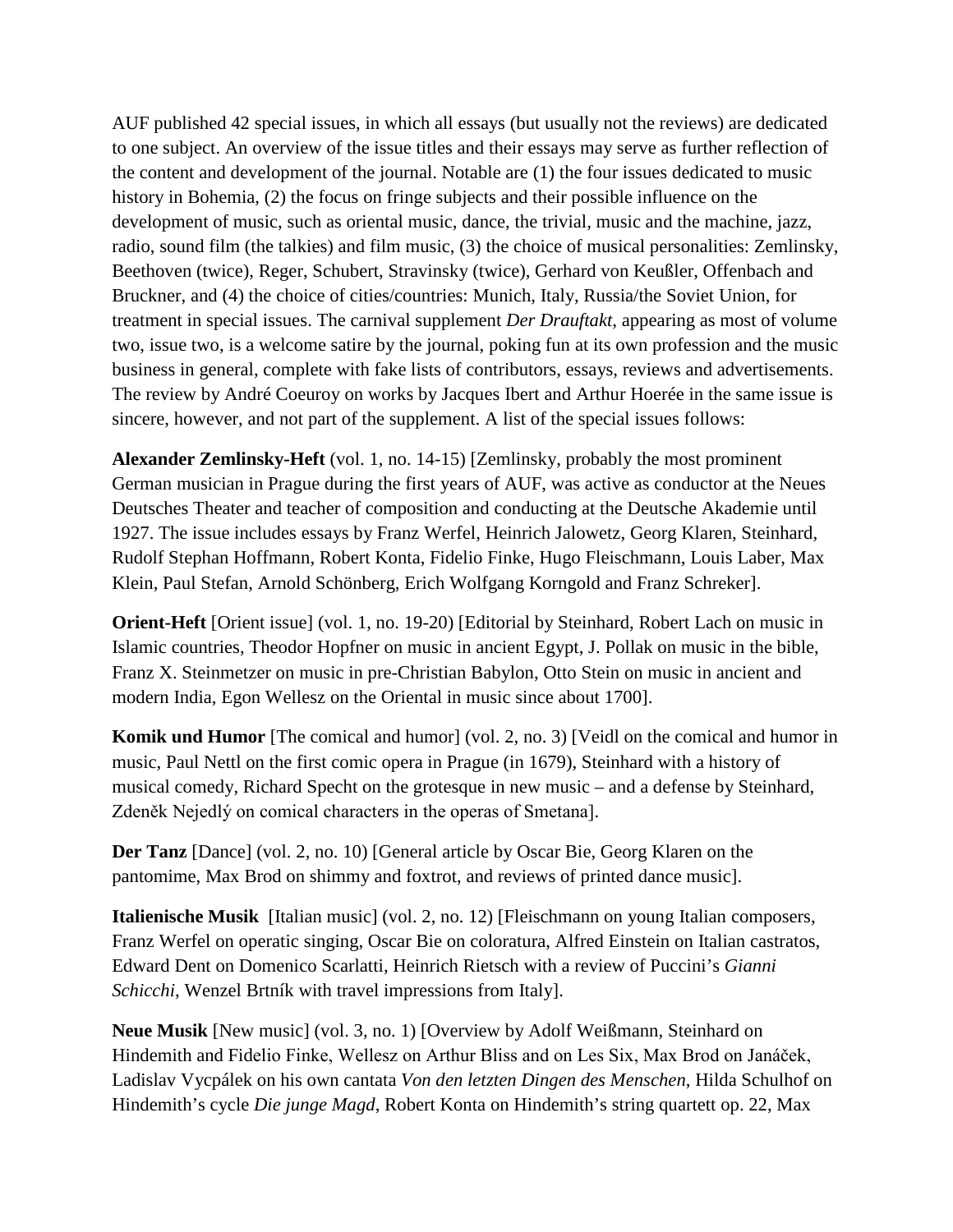Broesike-Schoen on new music in Dresden, James Simon with a review of a concert by the Berlin chamber music society Melos, Max Unger on the Heinrich Schütz festival in Dresden, Veidl with a comparison of six methods of harmony].

**Beethoven** (vol. 3, no. 2) [Robert Lach on ethos in Beethoven's music, Max Unger with a letter by Beethoven to Johann Kanka, an essay on Beethoven's handwriting, and an overview of recent literature. Robert Haas on the circumstances of Beethoven's death according to Theodor Streicher].

**Max Reger** (vol. 3, no. 3) [Reminiscences by Henri Marteau, portrait by Guido Bagier, Hermann Unger on Reger's personality, Erich H. Müller on Reger's style, and Steinhard with an overview of literature].

**München** [Munich] (vol. 3, no. 5-6) [Erwin Kroll on Pfitzner, Alfred Einstein with an overview of Munich composers, Hans Mersmann on musical bolshevism, Paul Nettl on Munich songs from the seventeenth century].

**Musikfeste** [Music festivals] (vol. 3, no. 7) [Reviews of the music festivals in Salzburg, Donaueschingen, Frankfurt (Hermann Scherchen), Kassel (Tonkünstlerfest of the Allgemeiner Deutscher Musikverein), Essen, München-Gladbach, Duisburg, Herford and Bochum, at the school for rhythmic movement in Hellerau, the Händel festival in Göttingen, and the Rhine chamber music festival].

**Altklassische Kunst** [Early and Pre-Classical art] (vol. 3, no. 9) [Hugo Leichtentritt on Handel's operas in the modern repertory, Max Arend on Gluck's ballet pantomimes, Alfred Rosenzweig on Richard Strauss's use of music by Lully and Couperin in his compositions, Adolf Aber on a new Bach piano by Karl Mändler, Otto Schmid on Johann Dismas Zelenka. Reviews: Johannes von Saaz, *Der Ackermann und der Tod* in Prag; Händel, *Saul* in Hannover].

**Jungrussische Musik** [Young Russian Music] (vol. 3, no. 11-12) [Oskar von Riesemann on Nikolai Myaskovsky, Vladimir Shcherbachov and others, and with an overview of current musical writing in Soviet Russia, Victor Belaief on Scriabine, Richard Engländer on Russian opera].

**Das Triviale** [The trivial] (vol. 4, no. 3) [Einstein on the trivial in music, Paul Nettl on the "Gassenhauer" (street hit or popular melody), Schulhoff on mundane dance (tango, foxtrot, shimmy and valse boston), Hindemith with trivial anecdotes about himself, and satires by Schulhoff].

**Festschrift 1924: Junge Musik** [Young music] (vol. 4, no. 6) [Einstein on differing national schools, Adolf Aber on the relationship of medieval and contemporary music, and on new chamber music incorporating singers, Alfred Rosenzweig on the new stage style in opera, ballet and pantomime, Schulhoff on the new piano style, Wellesz on Schönberg's *Erwartung*,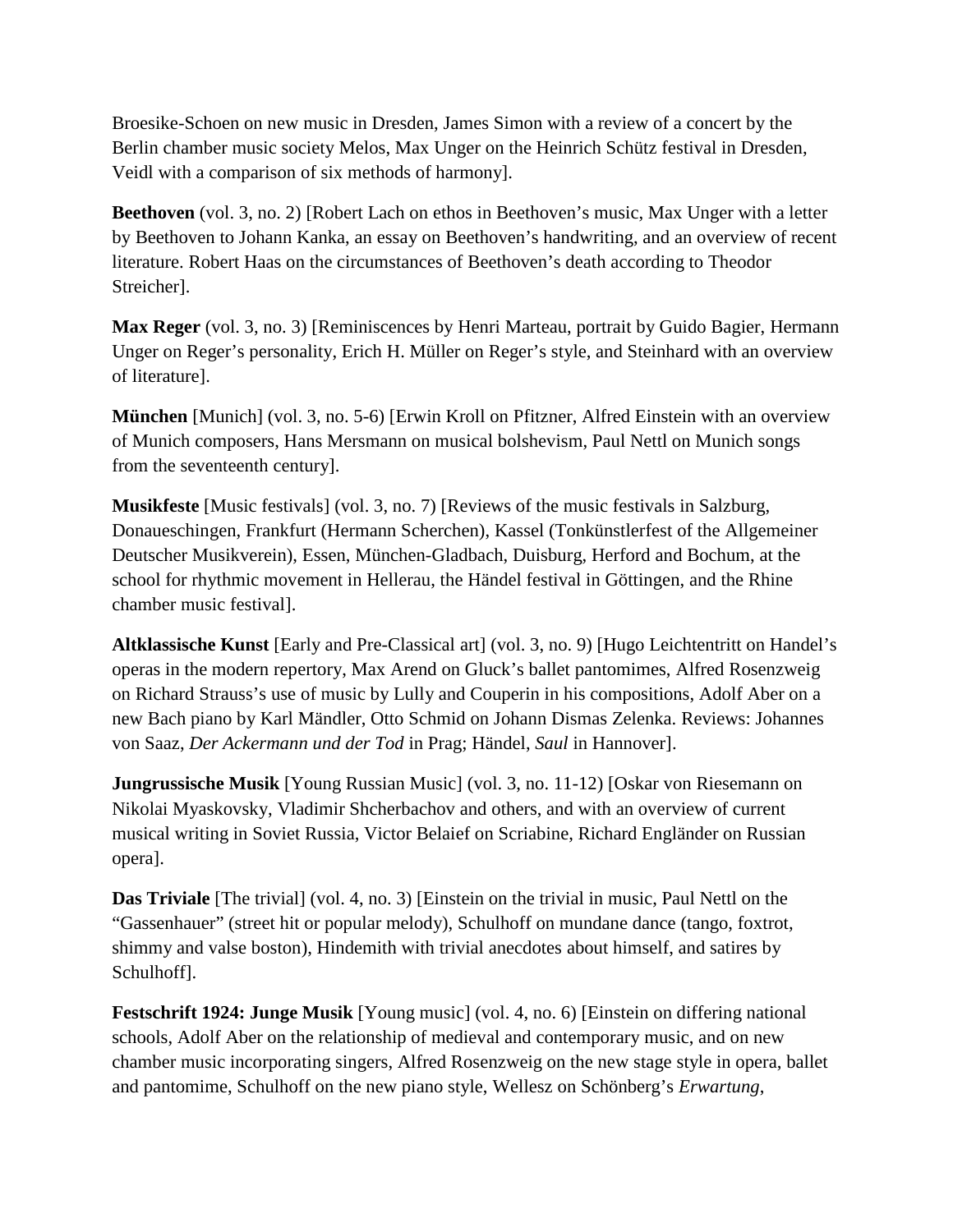Steinhard with an overview of German composers in Czechoslovakia, Belaief on music in Moscow, Rudolf Teller on music in New York, Kamille Bellaigue on music in Paris, Edwin Evans and G. A. Pfister on music in London, Richard Engländer on music in Dresden].

**Igor Strawinsky** (vol. 4, no. 10) [Reprint of anonymous Stravinsky essay from *Miniature Essays*, Karl J. Beneš on revolutionary music, Einstein on the barbaric in music, Erich von Hornbostel on musical exotism, Hans Schnoor on *A Soldier's Tale*, Walter Tschuppik on an interview with Stravinsky, and Schulhoff with a paraphrase on Stravinsky].

*Der Drauftakt***, Carnevalsblätter des** *Auftakt* [Carnival issue] (vol. 5, no. 2) [Satirical essays and reviews].

**Festschrift 1925: Die Musik der Gegenwart** [The music of the present] (vol. 5, 5-6) [Steinhard on the state of music in Europe, Paul Bekker on the danger of the increasing establishment of new music, Adolf Weißmann on the phenomenon of a clique for new music, Schulhoff on saxophone and jazz band, Otto Graef on the "Farblichtmusik" [color light music] of Alexander Lászlo and on his piano, the Sonchromatoskop, Alois Hába on quartertone music, Rychnowsky on Fidelio Finke, Vacláv Štěpán on Ladislav Vycpálec, Emile Vuillermoz on Hans Krása, and portraits of the conductors Erich Kleiber, Zemlinsky, Wenzel Talich, Otakar Ostrčil, Alfredo Casella, Adrian Boult and Volkmar Andreae. Various overviews of current modern music: Oskar Baum on German and Jan Löwenbach on Czech composers in Czechoslovakia, Adolf Aber (Germany), Robert Konta (Vienna), André Coeuroy (France), Vittorio Rieti (Italy), Dyneley Hussey (England), Victor Belaiev (Russia)].

**Venezianisches Musikfest** [Music festival in Venice] (vol. 5, no. 8) [Steinhard on Venetian culture, Hugo Fleischmann on modern Italian composers, an anonymous essay on Francesco Malipiero (derived from *Miniature Essays*), Paul Stefan on Ferruccio Busoni, Georg Klaren with a comparison of Wagner's *Tristan und Isolde* with Verdi's *Aìda*, Adolf Weißmann on Italian opera in Germany, and Alfredo Casella on the relationship of modern Italian composers to Schönberg].

**Klaviermusik I** [Piano music I] (vol. 6, no. 3) [Adolf Aber on keyboard music from 1400 to C. P. E. Bach, Heinrich Rietsch on German keyboard music from Haydn to Reger, Paul A. Pisk on Impressionism in piano music, Leonhard Deutsch on piano compositions since WWI, Stuckenschmidt on the modern piano virtuoso].

**Klaviermusik II** [Piano music II] (vol. 6, no. 4) [Essays on regional modern piano music: Edwin Evans (England), André Coeuroy (France, Italy, Spain), Victor Belaiev (Slavic), Vacláv Štěpán (Czech); Schulhoff on how to play the quartertone piano, an essay on modern piano building in Europe (supplied by the piano factory August Förster), Veidl on modern piano technique].

**Musik und Maschine** [Music and the machine] (vol. 6, no. 8) [Steinhard on machines and with a review of the music festival in Donaueschingen, Stuckenschmidt on mechanically produced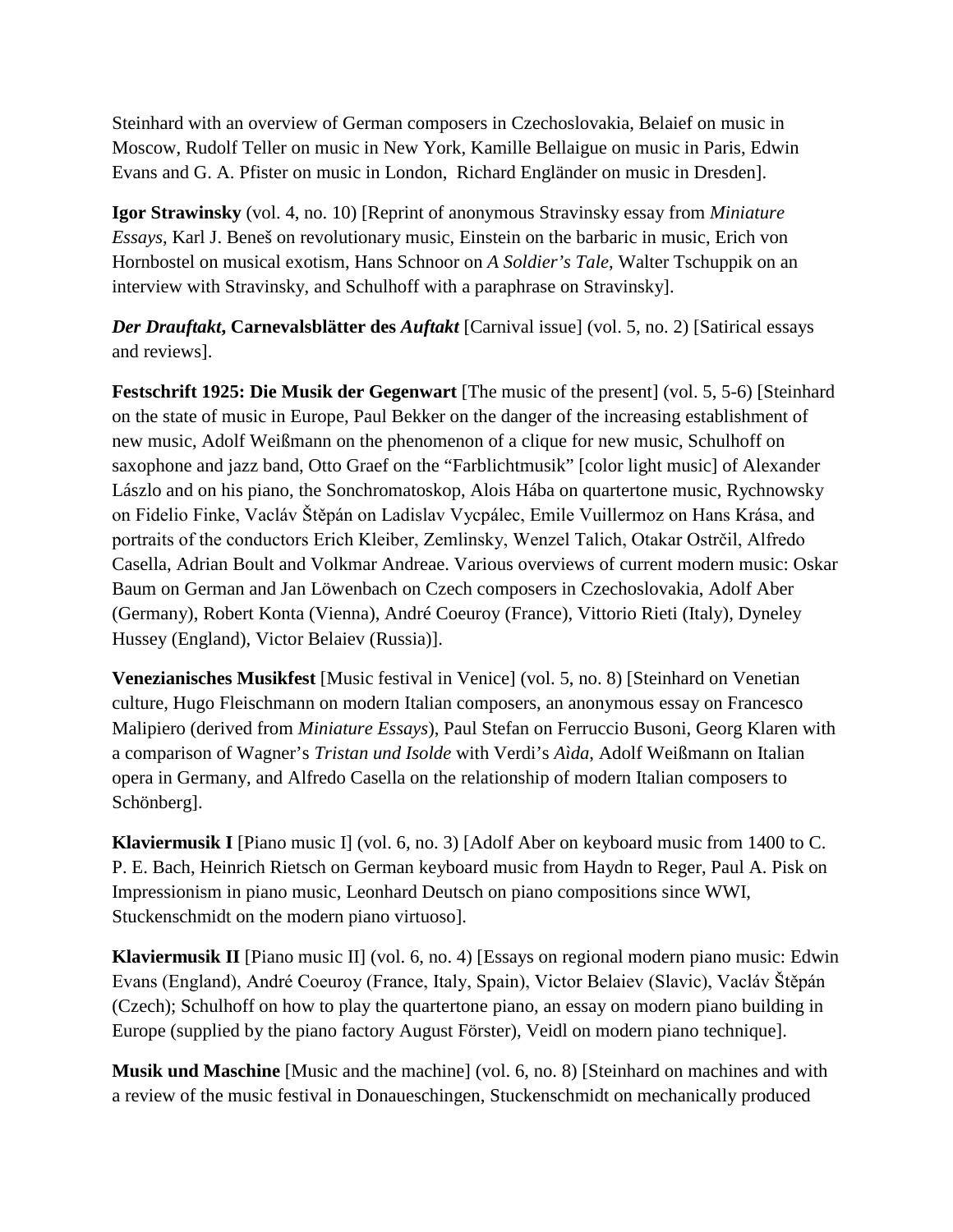music and with a review of Georg Antheil's *Airplane* sonata, Karl Holl on music and the machine, a historic letter by Halévy on the hurdy-gurdy, Herbert Weiskopf on the Spherophone by Jörg Mager, Wilhelm Heinitz on critiquing gramophone music records, Julius Bunzl-Federn on his music notation apparatus, Jeuckens on using the gramophone in music education].

**Der Jazz** (vol. 6, no. 10) [A. Simon on Jazz in the USA, Alfred Baresel on Jazz as savior of music, E. J. Müller on Jazz as caricature, André Schaeffner and André Coeuroy on the reception of Jazz in France, Steinhard on Paul Whiteman's Jazz orchestra in Paris, Artur Iger on a Jazz industry].

**Beethoven-Heft 1927** (vol. 7, no. 3) [Fritz Paudler on Beethoven's race, Max Unger on letters to Johann Andreas Streicher and with an overview of recent literature, Veidl on the origin of a theme from the symphony no. 8, Steinhard on Beethoven's connections to Bohemia, Adolf Weißmann with a review of Fritz Cassirer's book *Beethoven und die Gestalt*].

**Alt-Böhmen I** [Ancient Bohemia I] (vol. 7, no. 4) [Steinhard on music history of Bohemia, Veidl on the history of the German church hymn in Bohemia, Zdeněk Nejedlý on the history of a Hussite song, Paul Nettl on Italian instrumentalists in Prague in the seventeenth century, Jan Branberger on Bohemian composers in France in the eighteenth and nineteenth centuries, Viktor Joss with a biographical sketch of the eighteenth century double bass player Mysliweczek, Ernst Rychnowsky on a collegium musicum in the Bohemian Forest, Heinrich Rietsch on German music in Prague around 1848, Paul Krasnopolski on Leopold Sauer's orchestrion (invented in 1806 in Prague)].

**Musikfeste: Frankfurt^a.^M. –– Baden-Baden. Zeitfragen und Erscheinungen** [Music festivals: Frankfurt on the Main — Baden-Baden. Questions and phenomena of the time] (vol. 7, no. 7-8) [Editorial by Steinhard, Heinrich Strobel on Hindemith, Adolf Aber on contemporary opera, Stuckenschmidt on machine music, Boleslav Vomáčka on Emil Axman, Erwin Felber on Fidelio Finke, Alois Hába on his own composition class, Fidelio Finke on Hába's method of harmony, Adolf Weißmann on sound production in gramophone and radio, Hilmar Höckner and Fritz Reusch on the Jugendmusikbewegung [youth music movement], Hermann von Schmeidel on musical life in Frankfurt on the Main, and an overview of the activities of the American Composer's League].

**Neue Musikerziehung. Sonderheft anlässlich der Reichsschulmusikwoche in Dresden** [New music education. Special issue on the occasion of the imperial week of school music in Dresden] (vol. 7, no. 10) [Editorial by Steinhard, essays by pedagogues Jan Branberger, Leo Kestenberg, Eberhard Preußner, Friedrich Noack, Arnold Ebel, Fritz Jöde, Elisabeth Noack, Susanne Trautwein and Otto Spreckelsen, and publishers Walter Kühn, Ernst Dahlke and Joseph Müller].

**Alt-Böhmen II** [Ancient Bohemia II] (vol. 8, no. 3) [Robert Haas on a Prague passion composition from 1588, Jan Branberger on carnival in Prague in the nineteenth century, Leo Schleissner with anecdotes of Bohemian composers, Moritz Kaufmann on a music society in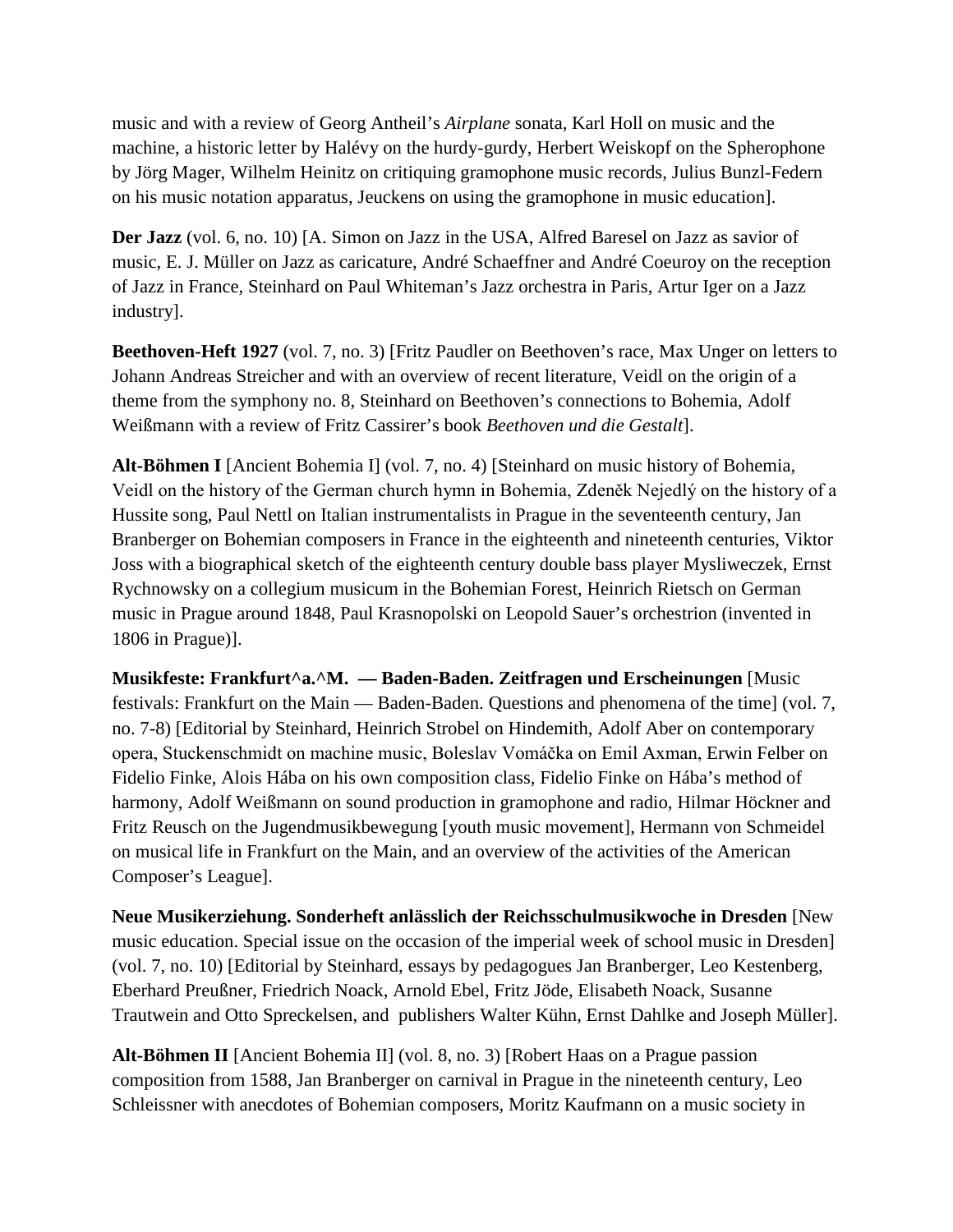Petschau around 1700, Veidl on Gluck's youth, Ernst Rychnowsky on former conservatory director Johann Friedrich Kittl, Otto Pretzsch on musicians from the Erzgebirge (Ore Mountains)].

**Sonderheft "Die Revue". Beigabe zum Internationalen Musikfest in Siena 1928: vier tschechoslowakische Komponisten** [Special issue "The revue". Supplement to the international music festival in Siena 1928: four Czechoslovakian composers] (vol. 8, no. 8) [Johannes Günther on revue and theater and on the form of the revue, Fritz Giese on revue and film, Max Brod with a chapter from his book *Die Frau nach der man sich sehnt*, E. F. Burian with aphorisms on the revue, Hans Kuznitzky on revue and music in ancient Greece. Review by Steinhard of the music festival in Baden-Baden and with an obituary on Janáček. Supplement: portraits of the composers Alois Hába, Karl Hába, Emil František Burian and Boluslav Martinů].

**Schubert** (vol. 8, no. 10) [Hans Költzsch on Schubert's tone, Helmut Wolter on Schubert as opera composer, Wilhelm Maschke on Schubert's ancestry, Kurt Pfister on portraits of Schubert, Max Unger on current literature].

**Altböhmen III** [Ancient Bohemia III] (vol. 9, no. 2) [Moritz Kaufmann with a biographical sketch of the Bohemian composer Nikolaus Herman, Heribert Sturm on Herman's *Cantica sacra*, Robert Haas on vocal concerts in Eger around 1800, Jan Branberger on operas by Josef Kohout, Ernst Rychnowsky on a letter by the soprano Josepha Duschek, Veidl on traveling musicians from the Ore Mountains].

**Musik und Mode** [Music and fashion] (vol. 9, no. 3) [Erwin Felber on music and fashion, Viktor Ullmann on the saxophone, Hermann Scherchen on criteria for a good modern conductor, Mirko Očadlík with a portrait of Otakar Ostrčil, Veidl with a portrait of Viktor Ullmann, Steinhard on the "fashion musician" Erwin Schulhoff].

**2. Strawinsky-Heft** (vol. 9, no. 4) [Mikhail Ivanov-Boretzky on revolutions in music and society, Asafyev on form in Stravinsky's works and on the composer's influence on contemporary music, Mikhail Druskin on the role of the piano in Stravinsky's art].

**Gerhard von Keußler** (vol. 9, no. 5-6) [Portrait by Jaroslav Křička, Steinhard on Keußler's reformation work *Die Burg*, Siegmund von Hausegger with an open letter to Keußler, F. Stein on performing Keußler's oratorios, S. Sachse on Keußler's stage works, Ludwig Hess on Keußler's songs].

**Rundfunk – Tonfilm – Film-Musik** [Radio – sound film (the talkies) – film music] (vol. 9, no. 7-8) [Ernst Latzko on radio as a medium parallel to (and not instead of) opera and concert, Alfred Baresel on the effect and possibilities of radio, Karl Wiener on the role of new music in radio broadcasting, Eberhard Preußner on education through radio, Carl Robert Blum on music and film, Frank Warschauer on the talkies in America, Paul Bernhard on current problems of film music].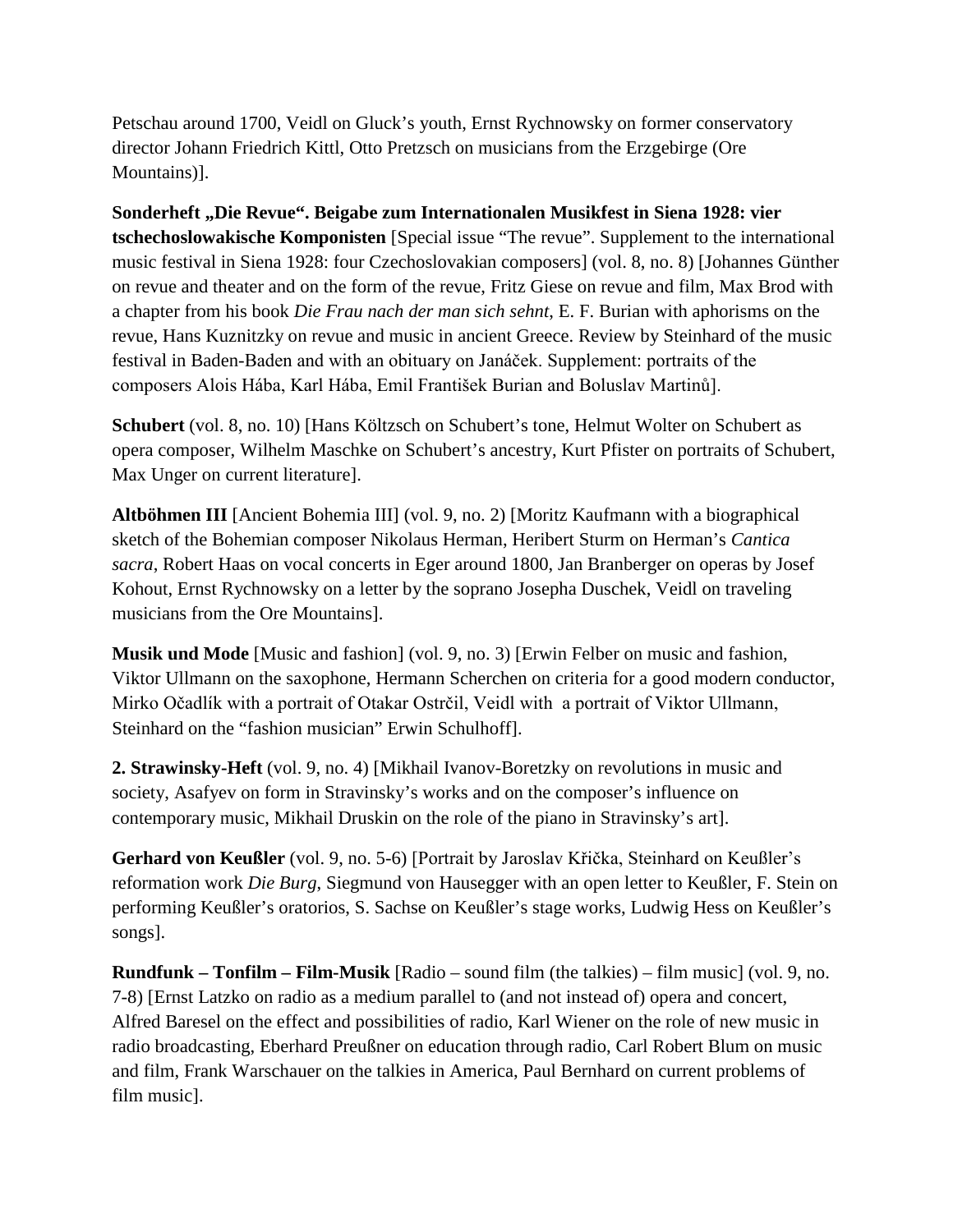**Die Kritik** [Criticism] (vol. 10, no. 7-8) [Essays on the role of the critic by Bernhard Diebold, Alfred Kerr, Kurt Westphal, Kasimir Edschmid, Karl Holl, Oscar Bie and Emil Faktor. Fritz Stege on music criticism in the eighteenth century].

**Jacques Offenbach** (vol. 10, no. 9-10) [Karl Kraus on Offenbach's librettos, Maria Haffner on Offenbach and Richard Wagner, Gustav Bock on the contract between Offenbach and publisher Gustav Bock, Scott Goddard on Offenbach's reception in England, Anton Henseler on humor in Offenbach's works, Ernst Křenek on the Offenbach-readings by Karl Kraus, Max Unger on the performance of the operetta *Robinsonade* in Leipzig, with music by Offenbach].

**III. Sonderheft für mechanische Musik** [Third special issue on mechanical music] (vol. 10, no. 11) [Frank Warschauer on electronic sound production, Carl Dietrich Carls on opera movies, Paul Bernhard on mechanically produced and/or broadcasted music, K. Marx on the history of the gramophone, Georg Marzynski on radio and internationalism, E. N. on the demands on conductors for radio broadcasts, Alois Hába on Vitězslav Novák].

**Altböhmen IV** [Ancient Bohemia IV] (vol. 11, no. 2) [Robert Haas on the orchestrion of Thomas Anton Kunz, Otto Erich Deutsch on a Prague edition of a Beethoven song, Paul Krasnopolski on letters by C. M. v. Weber from his time in Prague, Karl Vetter on productions of stage works by Händel and Gluck at the castle Namiescht in Moravia around 1800, Josef Stern on the Prague musician Franz Ulm, Thimotheus Fassl on music at the Jesuit college in Komotau].

**Geist der Musikinstrumente** [The spirit of musical instruments] (vol. 11, no. 8-9) [Curt Sachs on the historical development of string instruments, Hans Henny Jahnn on the organ reform, Arthur Kohn on piano construction, Hermann W. Draber on the use of wind instruments in house music, Alfred Szendrei on the sound of orchestra instruments in radio broadcasting, Cora Auerbach on the revival of Baroque instruments, Alois Hába on current instruments for quartertone and sixthtone music, Erwine Banauch on current methods of instrumental instruction].

**Tanz und Gymnastik** [Dance and gymnastics] (vol. 12, no. 9-10) [Fritz Klingenbeck on ballet versus modern dance, Alfred Basch on dance in modern theater, Rudolf von Laban the advantages of his new dance notation for the theater, Mary Wigman on stage dance, Milča Mayer on an American car ballet, Fritz Böhme on expressive dance, Hermann Haas on dance notation, Gret Eppinger on dance instruction for stage artists, Hans Hasting on new dance music, Jarmila Kröschel on role interpretation in ballet, Bertl Kalman-Sommer on education in Hellerau-Laxenburg ].

**Anläßlich des I. Internationalen Kongresses für Musikerziehung in Prag. Zur 25 Jahrfeier des Deutschen Musikpädagogischen Verbandes in der Tschechoslowakischen Republik** [On the occasion of the first international congress for music education in Prague. On the  $25<sup>th</sup>$ anniversary of the German society for music pedagogy in Czechoslovakia] (vol. 16, no. 3-4)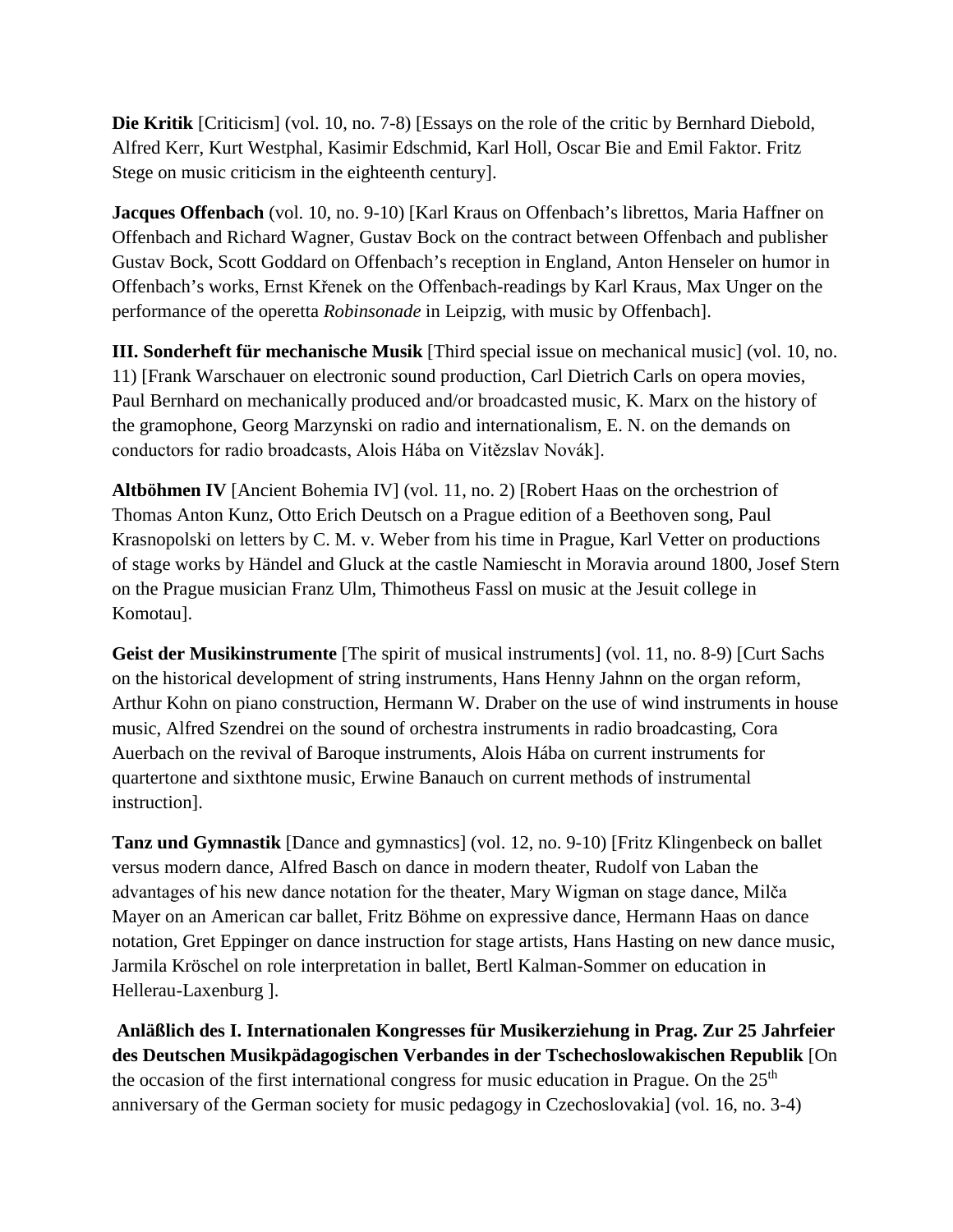[Introduction by Steinhard, Alexander Nemirowsky on the history of the Musikpädagogischer Verband, Emile Jaques-Dalcroze on music and the child, Alois Hába on the development of compositional abilities in children, Grete Wolf on children as listeners to music, Leo Kestenberg on the need for general music education, Hans Mersmann on the concept of integrated music education, Stuckenschmidt on the pedagogical aspect of criticism, Ernst Křenek on purpose and fate of the new music pedagogy, George Breazul on music pedagogy as a scientific discipline, Jörgen Bentzon on the Danish Folkemusikskole (peoples' music school), Emil Trolda on a musical school production in 1692 Bohemia, Moritz Kaufmann on music education in Karlsbad since 1624, Helmut Schmidt-Garre on Carl Orff's *Schulwerk*].

**Bruckner-Heft** (vol. 16, no. 9-10) Articles by Max Graf, August Stradal, Robert Haas, Robert Hernfried [Introduction by Max Graf, August Stradal on Bruckner's youth symphony in d minor, Robert Haas and Robert Hernried on revisions by Bruckner of his works following advice by his friends and the resulting various editions].

*Don Juan – 150 Jahre* (vol. 17, no. 9-10) [Bernhard Paumgartner on Luigi Bassi (the first Don Giovanni of Mozart's opera), S. F. Nadel on the punishment for the protagonist, Richard Stolz on the Bohemian composer Josef Mysliweczek, known as Giuseppe Venatori. Leo Franz on the current rift between composer and audience, Robert Hernried on Křenek's arrangement of Monteverdi's *L'Incoronazione di Poppea*, publication of a letter by Mozart on the birth of his son Raymund]

# **Performance Reviews**

Every issue contains a number of reviews of recent performances, both foreign and in Czechoslovakia. Correspondence arrives regularly from Berlin (from Adolf Weißmann, Hanns Gutman and Hans Heinz Stuckenschmidt, who had been music critic for the Prague journal *Bohemia* since the death of Felix Adler in 1928), less often from Vienna (Paul A. Pisk, Willi Reich), and on occasion from Frankfurt, Dresden, Munich, Paris and London. Three sections were dedicated to Prague musical life: (1) the chronicle of German musical life, with a separate entry for the German music academy (both at first by an unidentified V. P., then by the young pianist and composer Friederike Schwarz), (2) an overview of Czech musical activities (contributed first by Jan Löwenbach, then by Jirák student Franz Bartoš and Josef Bachtík), and (3) a "Tagebuch" [diary] by editor Steinhard. It seems that Steinhard reserved for himself the choice which pieces to review, and at several points, V.P. laments Steinhard's tendency to report on all important events in the "Tagebuch", leaving everything else to the "Prager deutsche Chronik".[26](#page-12-0) Reports from smaller towns in Czechoslovakia, such as Brünn (now Brno), Reichenberg (Liberec), Aussig (Ústí nad Labem) and Olmütz (Olomouc) are sometimes grouped under the column "Musik in kleineren Städten." Reports from the musically active spa town Karlsbad (Karlovy Vary) are written by local historian Moritz Kaufmann, whose nephew Walter

<span id="page-12-0"></span> <sup>26</sup> AUF 6, no. 2: 53-55, beginning and end of report.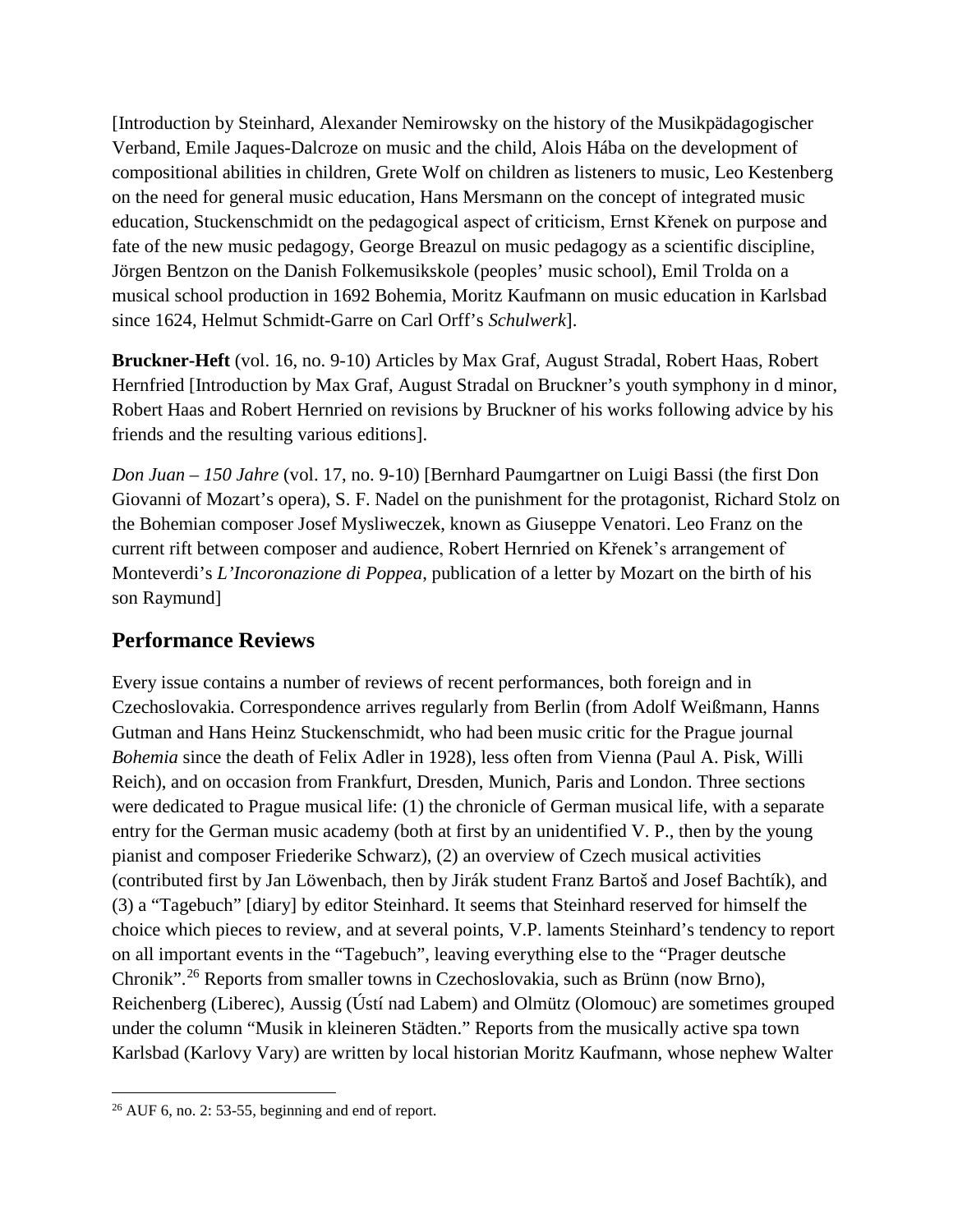Kaufmann went on to study composition and musicology in Berlin and Prague and who is mentioned regularly in the later years of AUF.

The reviews tend to focus on the composition itself rather than its performance. Premieres and local first performances are much more likely to be reviewed than performances of established repertory, even by important performers. This is especially true for the large number of world premieres, including

(1) in Prague: Ernst Křenek, *Die Zwingburg*; Gian Francesco Malipiero, *Philomala und ihr Narr*; Theodor Veidl, *Kranwit*; Hans Krása, *Die Verlobung im Traum*; Theodor Veidl, *Die Kleinstädter*; Fidelio Finke, *Die Jakobsfahrt*; Boleslav Vomáčka, *Der Wassermann*; Boleslav Martinů, *Julietta*;

(2) in Berlin: Alban Berg, *Wozzeck* and *Lulu*; Franz Schreker, *Der singende Teufel* and *Der Schmied von Gent*; Paul Hindemith, *Neues vom Tage*; and *Das Unaufhörliche*; Kurt Weill, *Royal Palace*; Milhaud, *Christoph Columbus*; Pfitzner, *Das Herz*;

(3) in Vienna: Schönberg, *Die glückliche Hand*; Gustav Mahler, symphony no. 10; Alexander Tcherepnin, *Die Hochzeit der Sobeide*;

(4) in Dresden: Richard Strauss, *Intermezzo*, *Die ägyptische Helena* and *Arabella*, as well as his music for the silent film version of his *Rosenkavalier*; Ferruccio Busoni, *Doktor Faust*; Kurt Weill, *Der Protagonist*; Paul Hindemith, *Cardillac*; Wolf-Ferrari, *Sly*;

(5) in Brno: Leoš Janáček, *Das listige Füchslein* (*The Cunning little Vixen*); Boleslav Martinů, *Soldat und Tänzerin*; and *Marienspiele*; Jaroslav Křička, *Schwer, ein Geist zu sein*; Jaromír Weinberger, *Die Leute von Poker-Flat*;

(6) in Breslau: Gerhard Keußler, symphony; Jaroslav Křička, *Spuk im Schloß*;

(7) in Cologne: Egon Wellesz, *Die Opferung des Gefangenen*; Zoltán Kodály, *Hary Janos*;

(8) in Leipzig: Ernst Křenek, *Jonny spielt auf*; Kurt Weill, *Der Zar lässt sich photographieren*;

(9) in Paris: Stravinsky, *Apollon Musagète* and *König Oedipus* (*Oedipus Rex*, including a report on the dress rehearsal at the palace of the princesse de Polignac, with the composer and Prokovieff playing from the score at the piano);

(10) performances in Dessau, (Hindemith, violin concerto op. 30 no. 3), Geneva (Milhaud, *Der arme Matrose*), Gera (Vittorio Rieti, *Barabau*), Kassel (Křenek's *Orpheus und Euridike*), Mannheim (Janáček, *Aus einem Totenhaus*), Milan (Puccini, *Turandot*), Munich (Alois Hába, *Die Mutter*), Stuttgart (Wellesz, *Scherz, List und Rache*) and Zurich (Zemlinsky, *Der Kreidekreis*).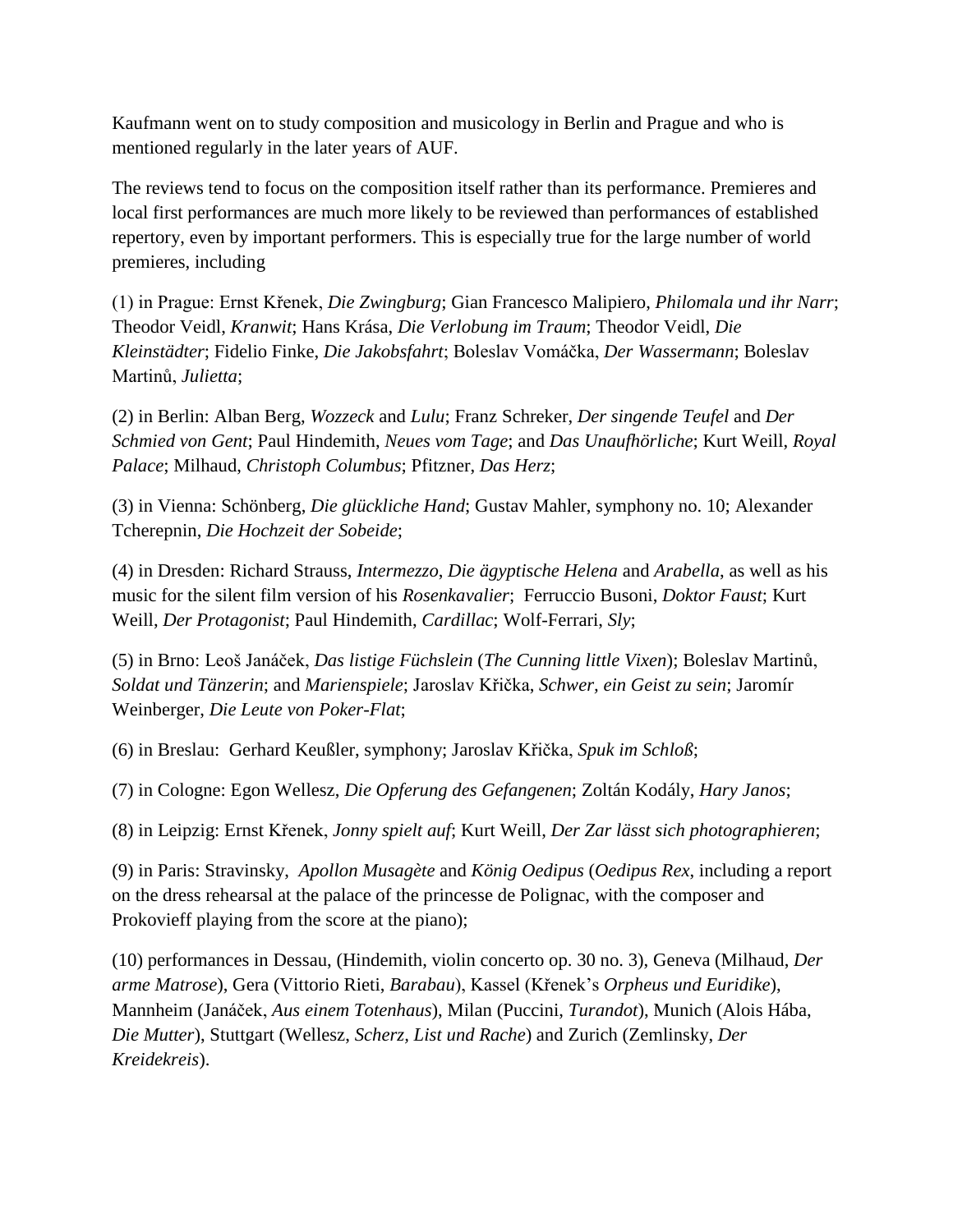Steinhard initiated a concert series at his house, called the *Auftakt*-Konzerte, which took place nine times from 1927 to 1933, featuring contemporary music from Prague, early music, machine music and other themes. Of the many other performances reviewed in the journal, the following should be pointed out: Berg's *Wozzeck* at the Czech National Theater in 1926 and the new staging of Wagner's *Der Ring des Nibelungen* at the Frankfurt Opera, directed by Lothar Wallerstein, conducted by Clemens Krauß, and with stage design by Ludwig Sievert, reviewed in four essays in 1925 and 1926.

Many reviews of Czech stage works performed in German note the role of Max Brod, who wrote the German version for many of these works, including Janáček's *Katja^Kabanowa* for the Prague German Theater (1928) and *Aus einem Totenhaus* for Mannheim (1931) and Jaromir Weinberger's *Schwanda, der Dudelsackpfeifer* for Breslau and Prague (1929) and *Wallenstein* for Vienna (1937). In addition to his essays mentioned above, the journal also reviewed some of his compositions and published chapters from his books.

#### **Institutions**

The extensive coverage in AUF of performances in Prague reveals the multitude of musical institutions at the time, both German and Czech. With the end of World War I and the establishment of the Czechoslovakian Republic, many buildings used for performances had changed hands: "The Rudolfinum concert hall was turned into the Czechoslovak Parliament. The Czech Philharmonic, the German Kammermusikverein and the German Singverein also lost the roofs over their heads. The German theatre and opera lost the Estates Theatre building [Ständetheater], which was occupied by the Czechs. Music could still claim the hall of the Municipal House, which had been opened in 1911, and the hall of the Lucema Palace (1912), but neither had acoustics or facilities suitable for symphonic concerts."[27](#page-14-0)

Prague had a Czech University, the Karlsuniversität, as well as a German University. The professorships for musicology were held by Zdeněk Nejedly and Paul Nettl, respectively. The Prague music conservatory became a Czech state institution, the Prager Staatskonservatorium, directed by Jan Branberger; in response, the Deutsche Akademie für Musik und darstellende Kunst in Prag [German academy for music and acting] was founded in 1920, headed first by Romeo Finke, then by Fidelio Finke and Leopold Kramer. After the German pedagogue Leo Kestenberg moved to Prague from Berlin in 1933 (fleeing Nazi persecution), he founded the Internationale Gesellschaft für Musikerziehung [International society for music education] here in 1934 and organized a congress for music education in Prague in 1936, an international center for music education in Prague,<sup>[28](#page-14-1)</sup> as well as a conference in Paris in conjunction with the world exhibition in 1937. The Deutscher Musikpädagogischer Verband [German association for music pedagogy], publisher of AUF, was headed by Hugo Wolf, later by Fidelio Finke.

<span id="page-14-0"></span> <sup>27</sup> *Czech Music Quarterly* no. 2, 2006: 12. Online publication: http://www.czech-music.net/cm2-06.php

<span id="page-14-1"></span><sup>28</sup> Kestenberg, "Die Internationale Zentralstelle für Musikerziehung in Prag," in AUF 16, no. 5-6: 92-99.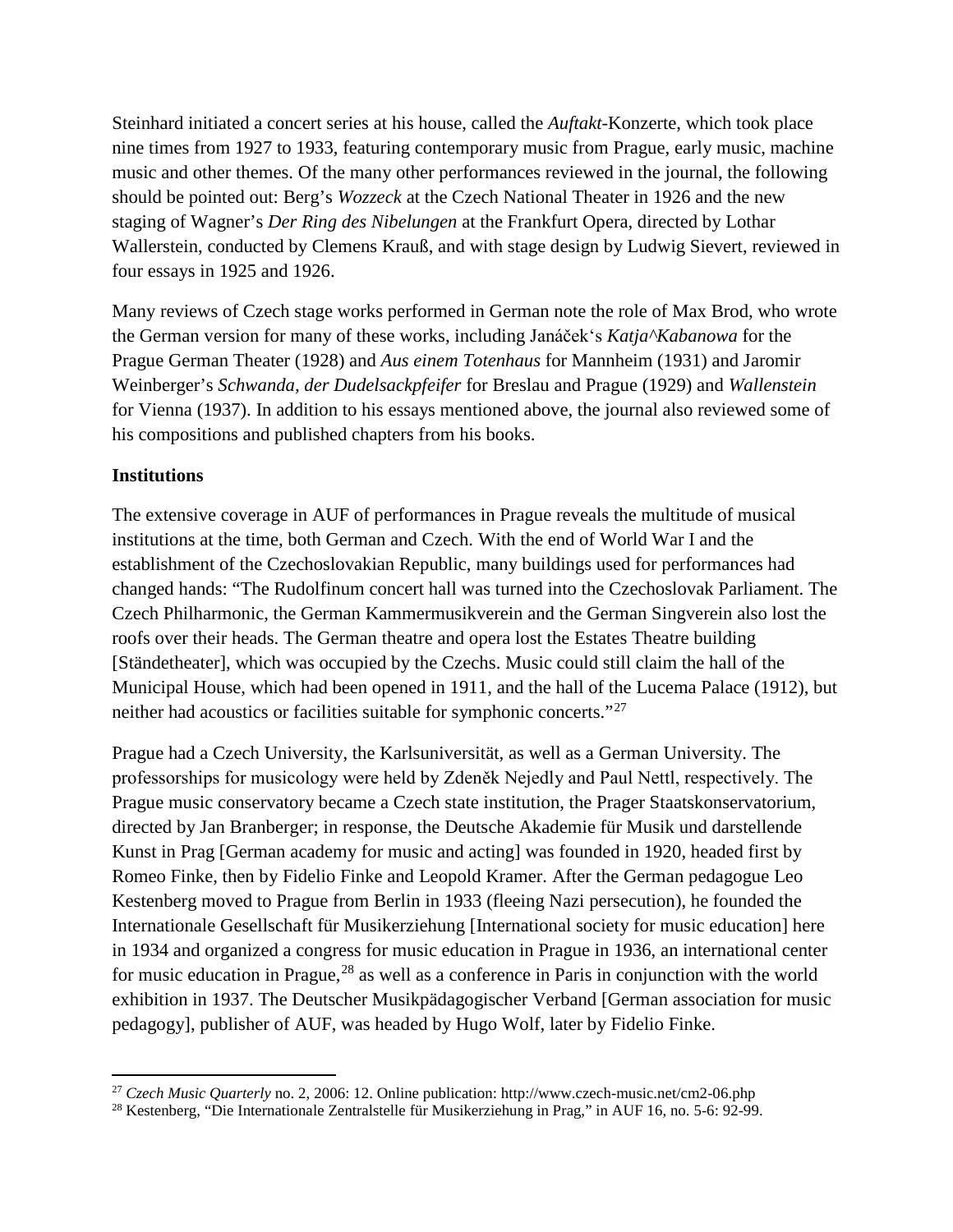The Neues Deutsches Theater [New German theater], which had opened in 1888, was the main space for German opera as well as for the philharmonic concerts, both headed from 1911 to 1927 by Alexander Zemlinsky, then by Hans Wilhelm Steinberg<sup>[29](#page-15-0)</sup> and eventually, from 1930, by George Szell. Czech opera took place at the Czech National Opera (with an opening date of 1881 only slightly older than the German house), led by Otakar Ostrčil, from 1935 on by Václav Talich. The above mentioned Ständetheater was for the most part reserved for the performance of plays; an exception was the 150<sup>th</sup> anniversary performance of Mozart's *Don Giovanni*.<sup>[30](#page-15-1)</sup> The Czech Philharmonic was also headed by Talich, but hosted numerous guest conductors.

Further German performance institutions included the above mentioned Singverein [Choral society] and the Männergesangverein [Men's choral society]. Hermann von Schmeidel became musical director of both in 1926, after turns by Gerhard von Keußler and Theodor Veidl. The Kammermusikverein [Chamber music society] hosted outside as well as local groups, including the Prager Quartett, the Prager Triovereinigung, the Prager Trio, the Neues Prager Klaviertrio and the Zika-Quartett). The Deutscher Literarisch-Künstlerischer Verein in 1925 became the new Prague German section of the ISCM.<sup>[31](#page-15-2)</sup>

Institutions on the Czech side included a number of societies dedicated to the support of modern art, such as the Spolek pro moderní hudbu/Verein für moderne Musik [Society for modern music], the Přítomnost, the Mánes Association of Fine Artists (usually just referred to as Mánes), and the Umělecká Beseda (founded by Alois Hába in 1935). After the Bertramka estate (where Mozart had stayed during his production of *Le Nozze di Figaro* in Prague) was inherited by the Salzburg Mozarteum Foundation in 1925, the Mozartgemeinde für die Tschechoslowakische Republik [Mozart community of the Czechoslovakian Republic] was founded in 1927 with the purpose of buying the estate back from the Foundation.<sup>[32](#page-15-3)</sup>

Illustrations are rare; a rare exception is a series of caricatures accompanying the special issue "Festschrift 1925: Die Musik der Gegenwart,"[33](#page-15-4) with drawings of German and Czech composers and critics in Czechoslovakia as well as foreign composers and critics. Some of the images were copied from other journals, but many were created for AUF.

The advertisements usually include the "Adreßtafel", a table of business cards of musicians in Prague and surroundings. The names of those who belonged to the faculty of the German music academy were given with an asterisk.

Supplements, such as the carnival issue of 1925 (the "Drauftakt"), as well as articles on four composers on occasion of the 1928 ISCM music festival in Siena, appear within the pagination

<span id="page-15-0"></span> <sup>29</sup> William Steinberg after his immigration to the USA in 1938.

<span id="page-15-2"></span><span id="page-15-1"></span><sup>30</sup> See Steinhard, "Die Prager Jubiläumsaufführung des *Don Giovanni*. Ständetheater," in AUF 17, no. 11: 184-85. <sup>31</sup> "Varia," AUF 5, no. 9: 280.

<span id="page-15-3"></span> $32$  "Varia," AUF 7, no. 5-6: 137; Vl. Blažek, "Die Bertramka," in AUF 7, no. 11: 293-95 and "Querschnitt," AUF 8, no. 11-12: 298.

<span id="page-15-4"></span><sup>33</sup> AUF 5, no. 5-6.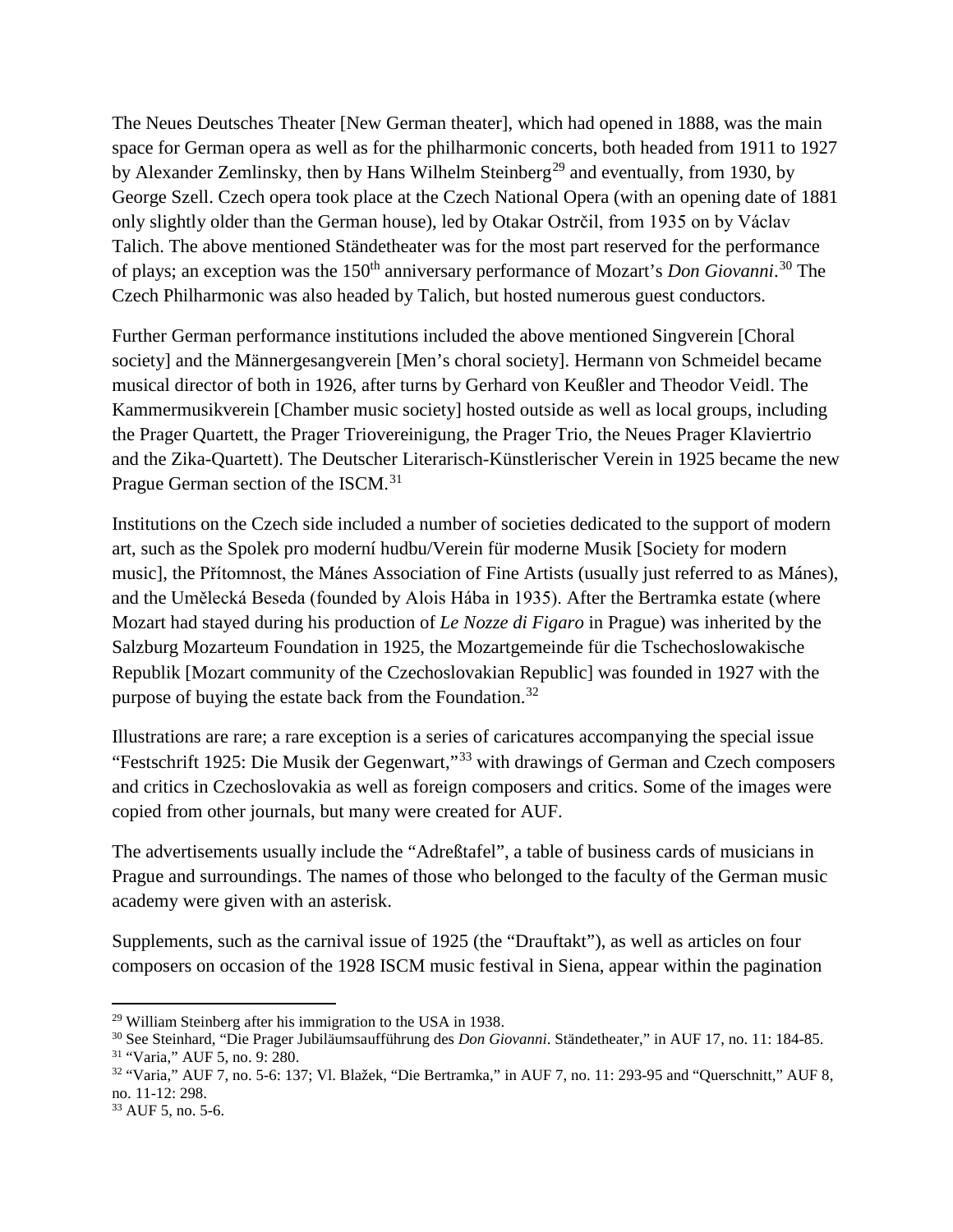of the journal itself. Of a number of advertising supplements mentioned in the issues, only a catalogue of the Prague Czech music publisher Hudební matice is found in this copy of the journal.

Many essays and reviews in AUF are signed with full names; however, frequent contributors are often only identified by initials. Editor Steinhard came up with a large number of abbreviations for his name. The following initials and pseudonyms were identified:

| F. A.                  | Felix Adler                                  |
|------------------------|----------------------------------------------|
| Igor Gleboff           | Boris Wladimirowitsch Assafjew/Boris Asafyev |
| <b>Boris Asagfieff</b> | <b>Boris Asafyev</b>                         |
| Dr. K. J. P.           | Karl J. Beneš                                |
| W. B.                  | Wilhelm Bopp                                 |
| $A. D-r.$              | Angela Drechsler                             |
| Dr. P. E $-m$ .        | Peter Epstein                                |
| P. Epst.               | Peter Epstein                                |
| P. E.                  | Peter Epstein                                |
| H. G.                  | Hanns Gutman                                 |
| Η.                     | Arno Huth                                    |
| A. H.                  | Arno Huth                                    |
| Dr. H.                 | Arno Huth                                    |
| Dr. A. H.              | Arno Huth                                    |
| e. j.                  | <b>Edwin Janetschek</b>                      |
| A. J.                  | Alexander Jemnitz                            |
| M. K.                  | Moritz Kaufmann                              |
| 1. l.                  | Louis Laber                                  |
| R. L.                  | Robert Lach                                  |
| Dr. P. A. P.           | Paul Amadeus Pisk                            |
| L. P.                  | <b>Ladislaus Pollatsek</b>                   |